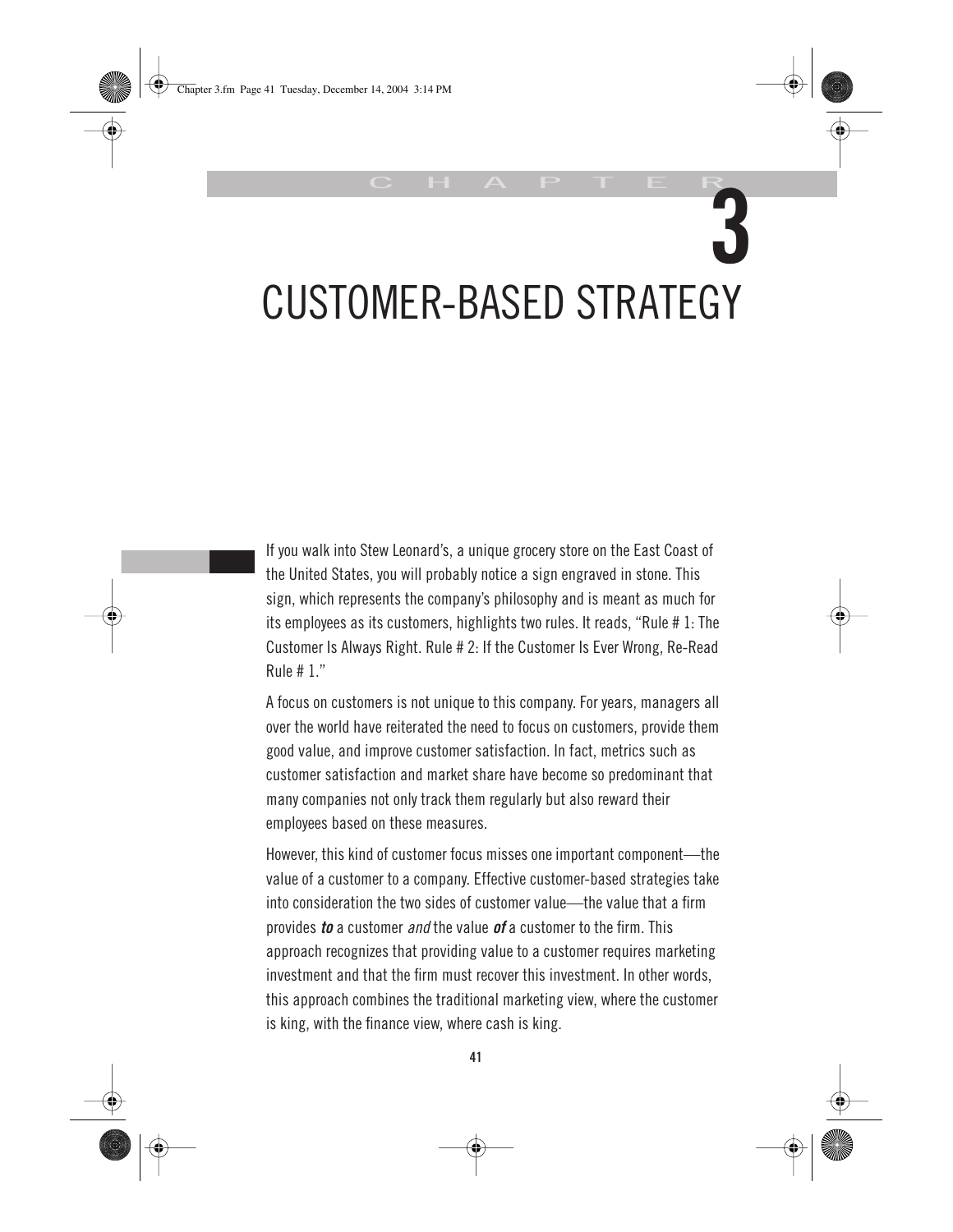This chapter describes how a strategy that focuses on the two sides of customer value differs from traditional marketing strategy. We argue that traditional marketing's focus on customer satisfaction and market share may be counterproductive at times. We demonstrate that the two approaches use different metrics for measuring success and frequently lead to quite different insights and strategic decisions. Finally, we discuss in detail the three strategic pillars of this new approach—customer acquisition, customer margin, and customer retention.

# TRADITIONAL MARKETING STRATEGY

A longstanding approach to marketing strategy discussed in almost every marketing management textbook and taught in most business schools is depicted in Figure 3.1. This approach can be summed up as consisting of 3 Cs, STP, and 4 Ps.

The first component of this framework is the analysis of customers, company, and competition (the 3 Cs) to understand customer needs, company capabilities, and competitive strength and weaknesses. If a company can fulfill customer needs better than its competitors, it has a market opportunity. The second component is to formulate the strategy for STP—segmentation, target-



**Figure 3.1** The framework of a traditional marketing strategy.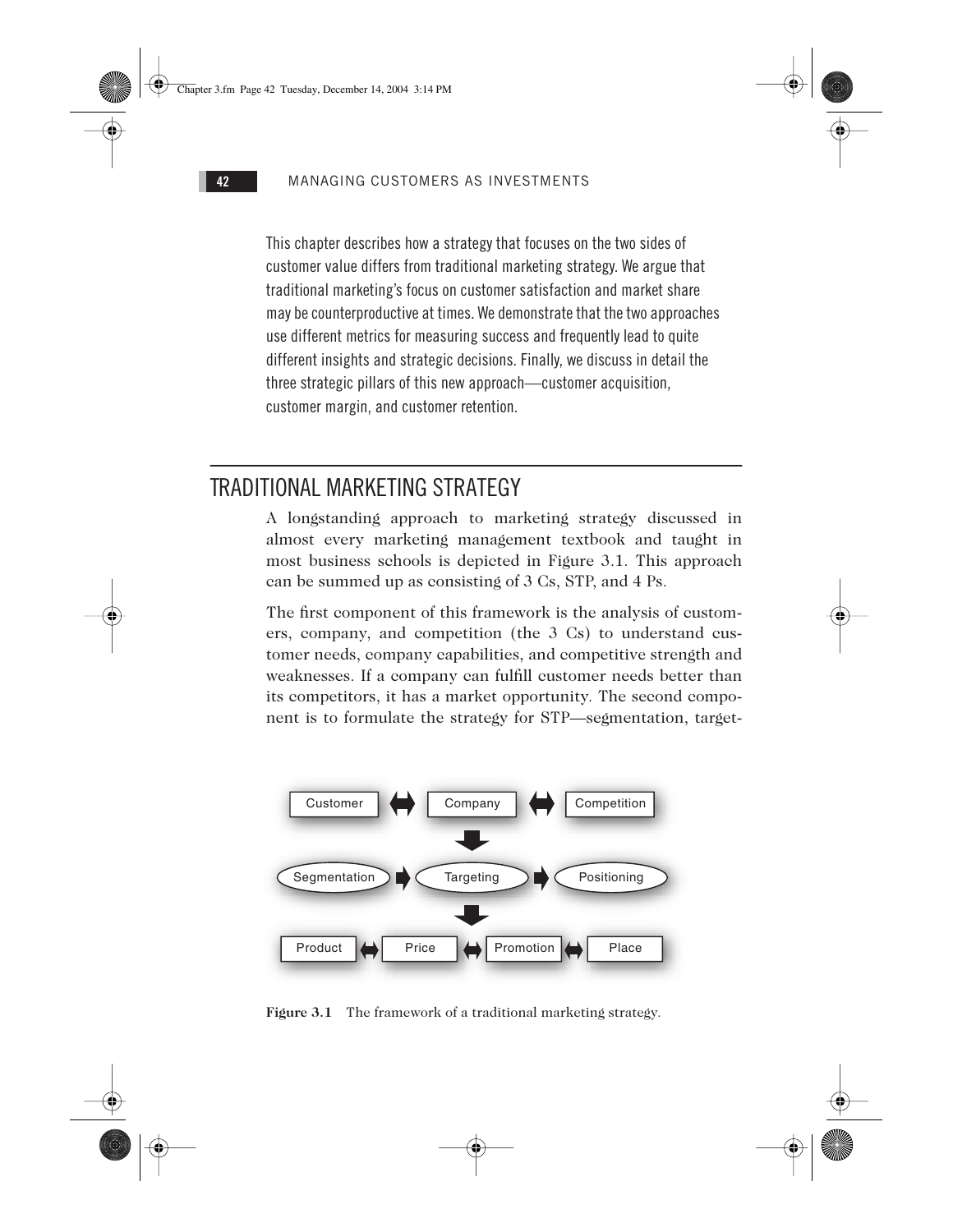ing, and positioning. This part recognizes that customers are different in terms of their needs for product and services, so a firm has to decide which of these customer segments it should target. After selecting a target segment, the firm needs to decide on the value proposition or positioning of its products with respect to competitive offerings. The final component of this framework designs the 4 Ps—product, price, place (i.e., distribution channels), and promotion or communication programs.

Chapter 3.fm Page 43 Tuesday, December 14, 2004 3:14 PM

This framework is logical and useful. However, implicit in this structure is an emphasis on providing value to customers by satisfying their needs with little focus on cost. Metrics used to measure success in this framework, such as sales, share, or customer satisfaction, drive decisions. What is missing is the explicit recognition or measurement of return on marketing investment. For example, it is not uncommon for firms to spend billions of dollars on advertising. For example, in 2002, GM spent \$3.65 billion in advertising in the United States alone.<sup>1</sup> It also offered billions of dollars in discounts to attract customers. What is the return on these investments? Do they build customer value in the long run? Do they eventually help the financial health of the company? It is difficult, if not impossible, to answer these questions within the traditional marketing framework.

# VALUE TO THE FIRM VS. VALUE TO THE CUSTOMER

Customer-based strategy does not completely ignore the key principles of the traditional marketing approach. Providing value to customers is still critical. However, this approach recognizes that marketing investment in customers must be recovered over the long run. Specifically, this approach highlights the two sides of customer value—the value a firm provides *to* a customer and the value *of* a customer to a firm. The first part is the investment, and the second part is the return on this investment.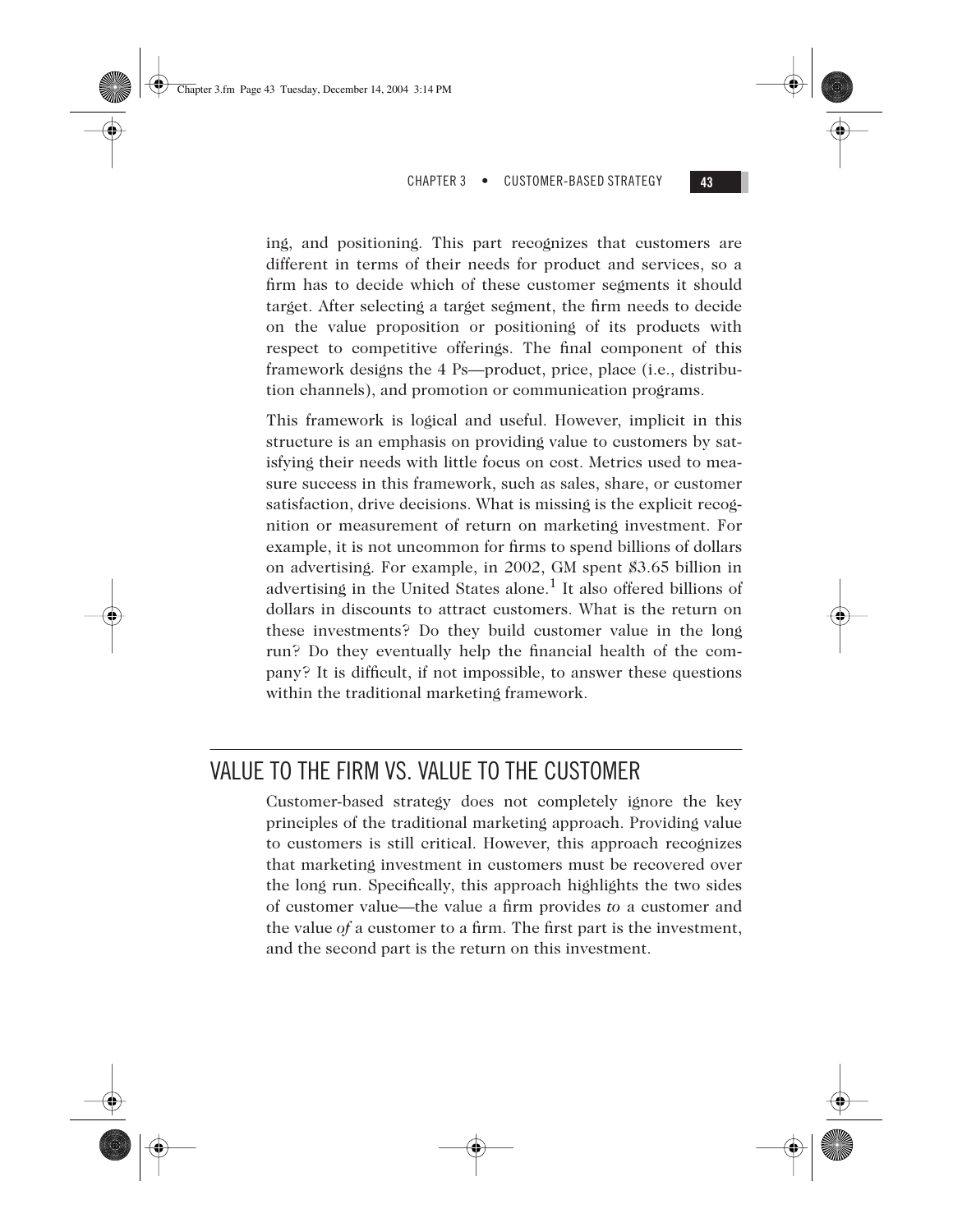# The Two Sides of Customer Value

A firm provides value to a customer in terms of products and services, and a customer provides value to a firm in terms of a stream of profits over time. Investment in a customer today may provide benefits to the firm in the future. In that sense, customers are assets that a firm needs to invest in. At the same time, as with any investment, the firm needs to assess the potential return. Since not all customers are equally profitable, investment in customers should vary by their profit potential, as illustrated in Figure 3.2.

This figure illustrates four scenarios with different values to and of customers. *Star Customers* get high value from the products and services of the firm. These customers also provide high value to the company by way of high margins, strong loyalty, and longer retention time. The relationship is balanced, largely equitable, and mutually beneficial. This is clearly a win-win situation where customers get superior value, which earns the firm loyalty and



## **Figure 3.2** The two sides of customer value.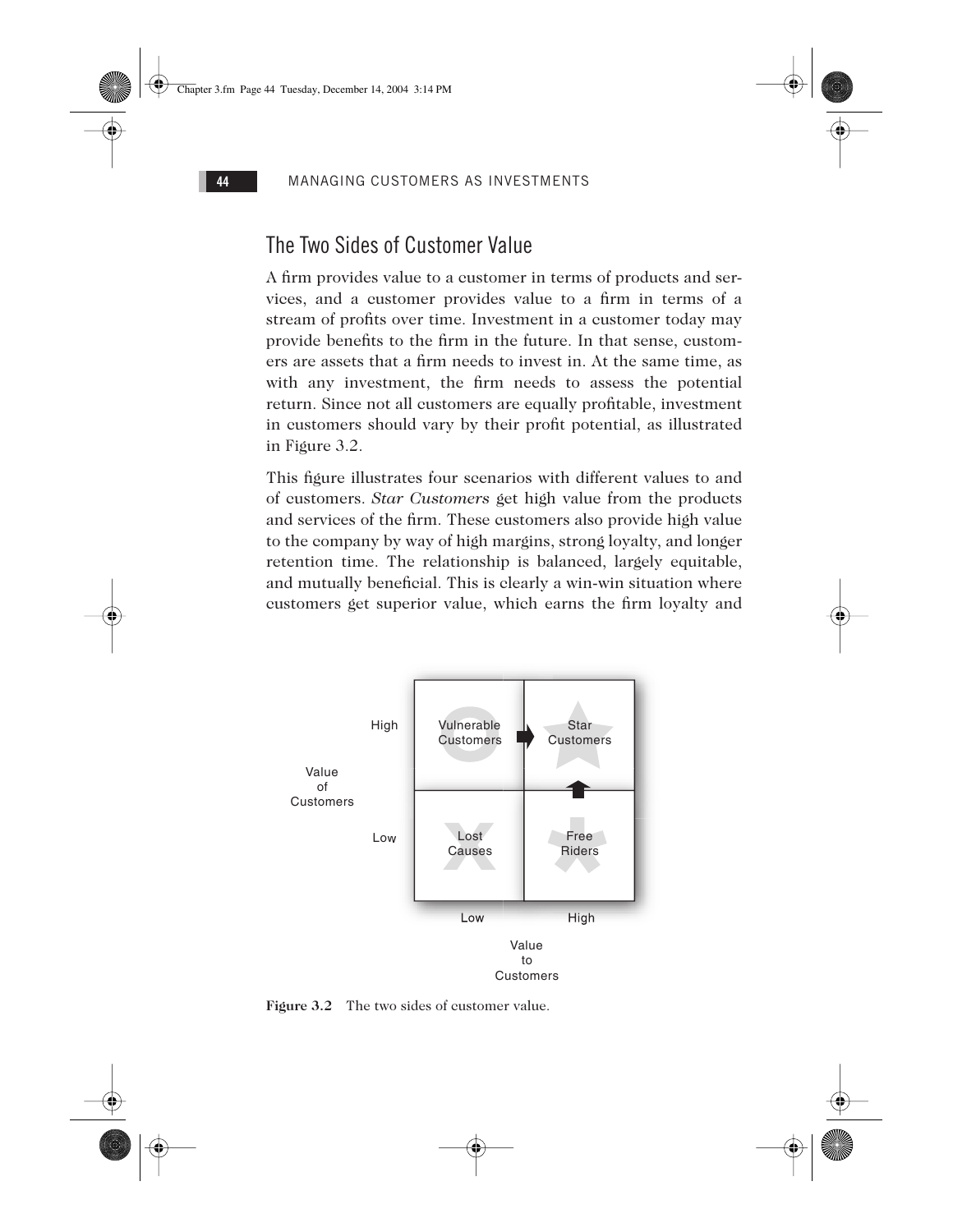

higher profitability. A firm would be well-advised to build this type of customer.

In contrast, *Lost Cause* customers do not get much value from the products and services of the firm. Generally these customers are marginal for the firm; their main value, if there are enough of them, is to provide the economies that come with greater sales e.g., reduced production costs and promotion efficiencies. Absent economies of scale, if the company cannot migrate them to higher levels of profitability, it should consider either reducing its investment on these customers or even "firing" (dropping, shifting to other suppliers) them.

One cross-sectional study of U.S. banks found that in the early 1990s only 30% of a typical bank's customers were profitable over the long run.<sup>2</sup> In other words, 70% of customers destroyed value! Some insurance companies found themselves in a similar situation a few years ago when they realized that after several natural disasters in Florida, their zeal to grow and add more customers had led them to acquire a large number of customers in disasterprone areas. For long-run profitability, it is imperative for these companies to either convert unprofitable customers to a profitable status or "fire" them. This notion of dropping customers runs counter to the intuition of managers who have been trained to think that adding customers, increasing sales, and gaining market share are good *per se*. In many cases, market share and revenue growth may be the wrong metrics to gauge success.

The other two cases in Figure 3.2 show unbalanced, and hence unstable, relations. *Vulnerable Customers* provide high value to the firm but do not get a lot of value out of company's services. These may include newly acquired large customers whose experience is less than stellar and who may be wondering why they chose your product in the first place. These may also be longstanding customers who, largely through inertia, remain loyal. In a sense, they are exploited, much like overworked cows or farmed-out fields. These customers are vulnerable and prone to defect to competitors unless corrective action is taken.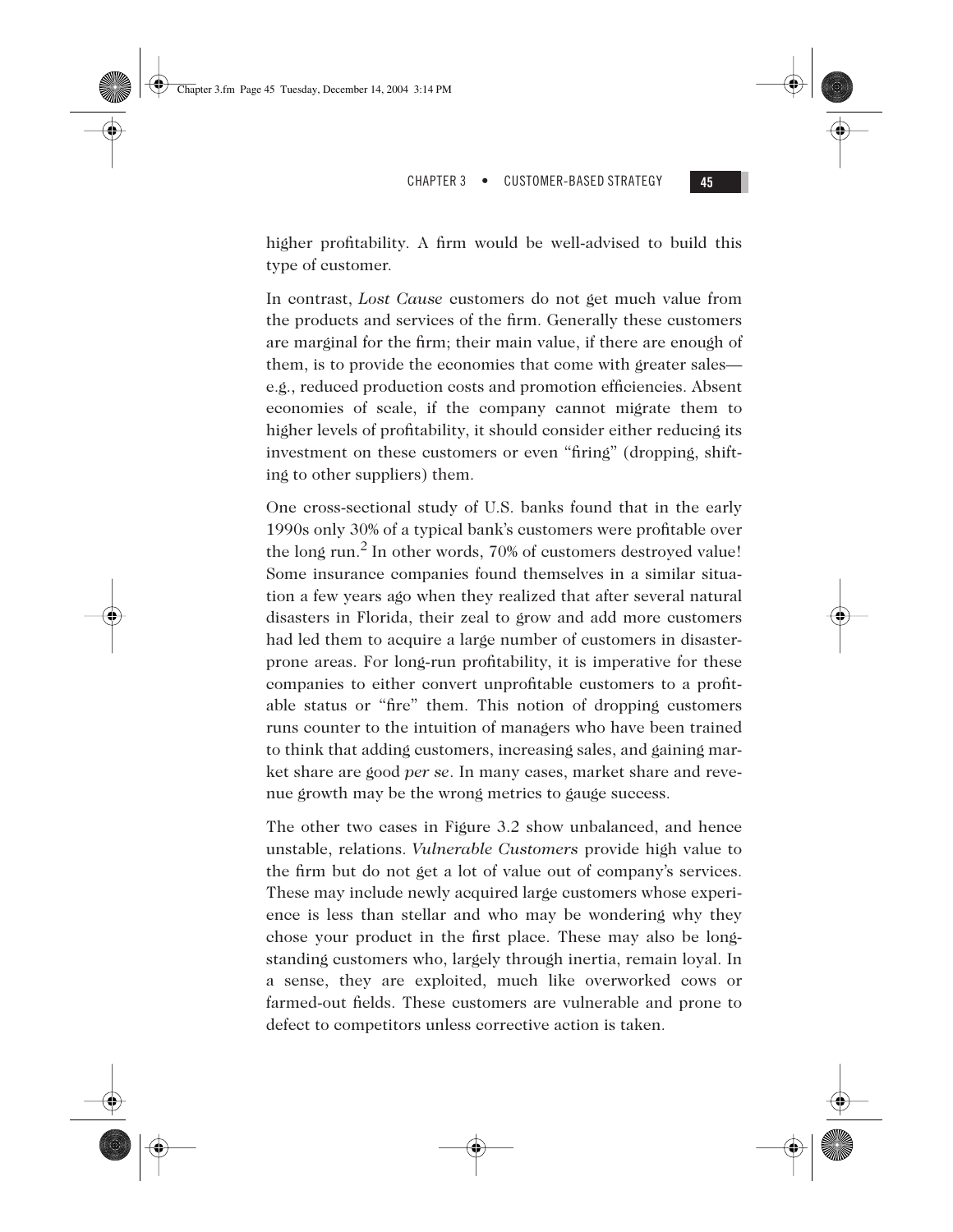A company can invest in these customers through better product offerings, additional services, and related activities. These customers may deserve better service than others. The concept of service discrimination is similar to the idea of price discrimination, where not all customers pay the same price for a product (e.g., an airline ticket). Airlines and casinos have provided preferential treatment for their best customers for many years, and more and more companies are beginning to implement a similar strategy. For example, the call centers of Charles Schwab were configured so that the best customers never waited longer than 15 seconds to get a call answered, while other customers could wait for as long as 10 minutes.<sup>3</sup> Even airlines that pioneered loyalty programs are now adjusting their frequent flier programs on the basis of ticket price (and hence profitability to the firm) rather than simply the number of miles flown. Although such service discrimination can generate a backlash from customers, it is also possible that customers will accept the old adage that "you get what you pay for," especially if the policy is clear and transparent.

*Free Riders* are the mirror image of the *Vulnerable Customers*. These customers get a superior value from using the company's products and services but are not very valuable to the firm. For whatever reason (e.g., large size, strong competition), these customers are "exploiting" the relationship with the company, appropriating the lion's share of value.

Consider the case of supermarkets. Every week, supermarkets promote certain products at a low price in order to attract customers to their store. Several items are treated as "loss leaders." A supermarket does not expect to make money on these items but hopes that their low prices will attract more customers to the store. Once these customers are in the store, the hope is that they will buy other items that are profitable. However, many customers are cherry-pickers—i.e., they only buy those few items that are on sale. It is somewhat ironic that supermarkets have a special line for customers who buy a few items while heavy spenders wait in long lines. Doesn't it make more sense to treat your more profitable customers better by opening a special line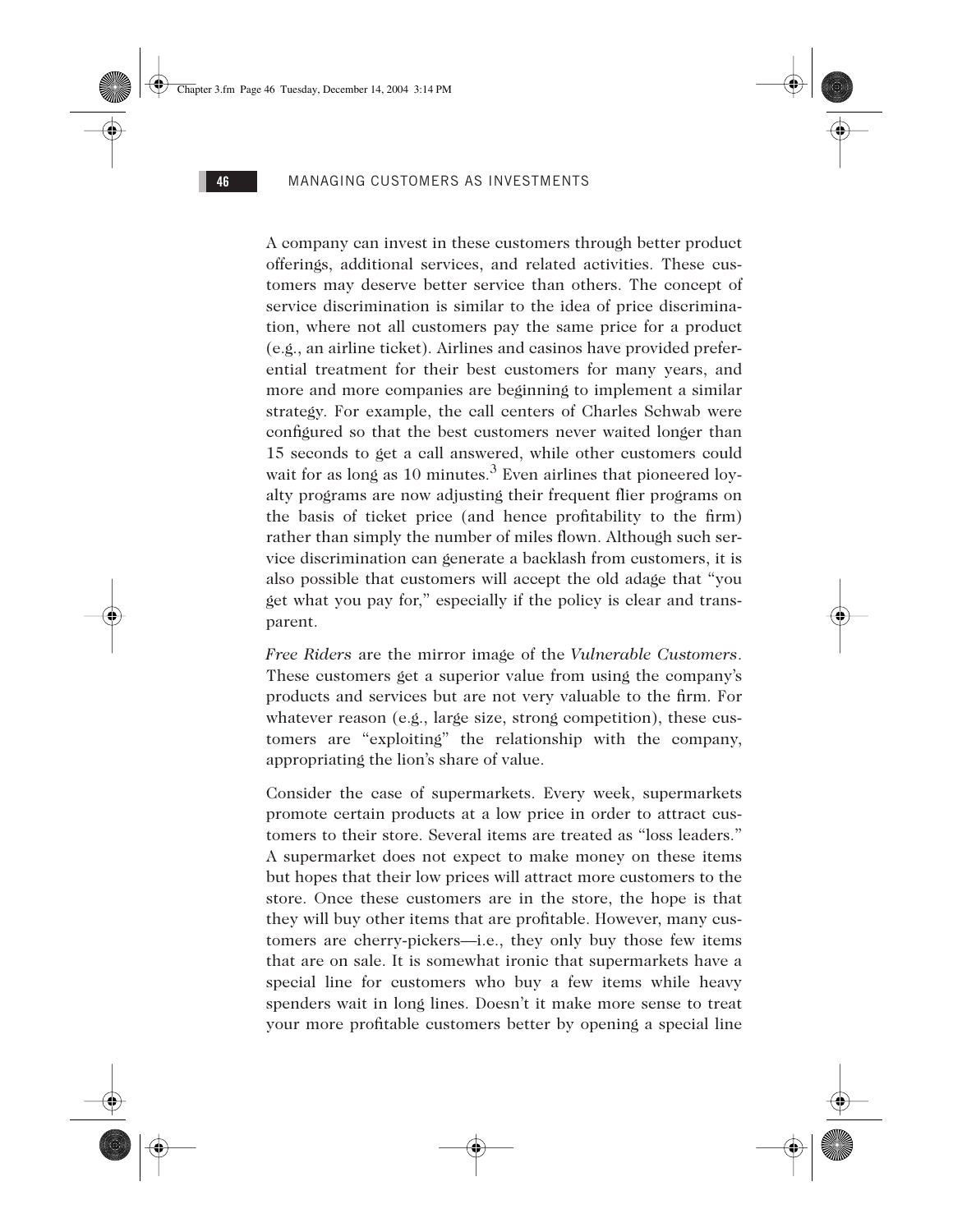

for them?<sup>4</sup> Clearly, care is needed in implementation. In general, however, a firm should either reduce its service level or raise prices for the *Free Riders.* Although this will reduce the value to customers and risk losing them, it will, if successful, enhance their value to the firm. As someone once said, "The difference between a sales and marketing person is that a good marketing person knows when to walk away from a sale."

In sum, successful customer-based strategies require that a company consider both the value the firm supplies to the customer and the value the customer offers to the firm.

# KEY MARKETING METRICS

How do we "keep score" in marketing? Each of the strategic approaches has its own key metrics. Unsurprisingly, these metrics drive decisions. They become goals and are stated everywhere from annual reports to marketing plans as objectives and measures of success.

# Traditional Metrics

The key metrics in the traditional marketing approach are sales and share. Ancillary metrics may include customer satisfaction and brand image. Profit is typically measured at a product or brand level. As already illustrated, market share or sales may be the wrong metric in many cases. A credit card company may acquire a lot of low-value customers, which will increase its share but not its long-term profitability. Improving customer satisfaction is good in principle but the benefit of this improvement has to be weighed against the cost to achieve it. Measuring profit at a product or brand level is useful but incomplete for at least two reasons. First, most firms focus on the short-term or quarter-byquarter profits of a brand and treat marketing as an expense. This short-term focus is counter to the very concept of marketing as investment. Second, measuring profit at the product level ignores the vast differences in the profitability of customers. A bank may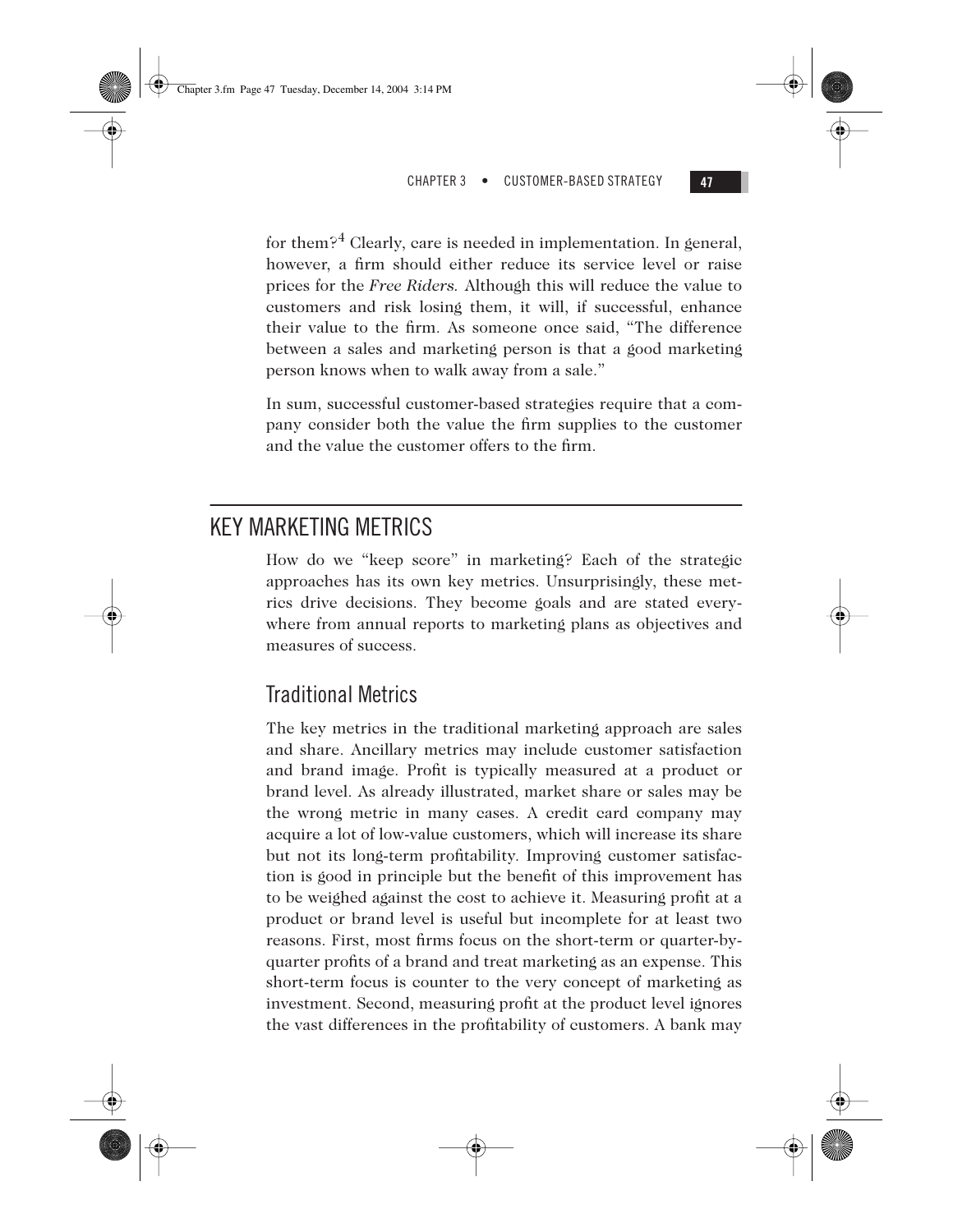be losing money on its mortgage business. This aggregate profit measure hides the fact that the problem may lie with the bank having too many customers who are *Free Riders*. Adjusting the price and service to customers based on their value to the firm can significantly enhance the profitability of this product.

In sum, capturing share, increasing satisfaction, and enhancing the brand experience are all useful. They also serve as motivators toward measurable goals. However, they are neither consistent with each other nor necessarily good business. For example, increasing share typically requires bringing in more marginal customers, who inherently are less likely to be satisfied. A study of 77 firms across a wide range of industries confirmed that increasing share may lower satisfaction (Figure 3.3).<sup>5</sup> Similarly, increasing average satisfaction ratings doesn't guarantee increased profits, as Cadillac discovered in the 1980s, when it increasingly appealed to a smaller, aging customer base.

## Customer Metrics

The customer approach focuses on customer value or customer profitability in contrast to share, satisfaction, or product profitability. A focus on customer profitability has several advantages. First, it inherently takes a long-term view, emphasizing that customers are assets who provide long-term returns and that marketing is an investment in these customers. This also shows how to assess the return on this marketing investment. Second, it recognizes that the value of customers may vary substantially. For example, in many business-to-business situations, it is not uncommon to find that while large customers are generally the largest revenue generators for a firm, they are not necessarily the most profitable because of the high cost required to serve them. Note, if a firm keeps track of profit at only the product level, it will never be able to uncover this. As we will discuss in Chapter 6, a focus on customer profitability may require a major change from product-based accounting to customer-based accounting to keep track of revenues and cost for each individual customer. In other words, this new metric is more than a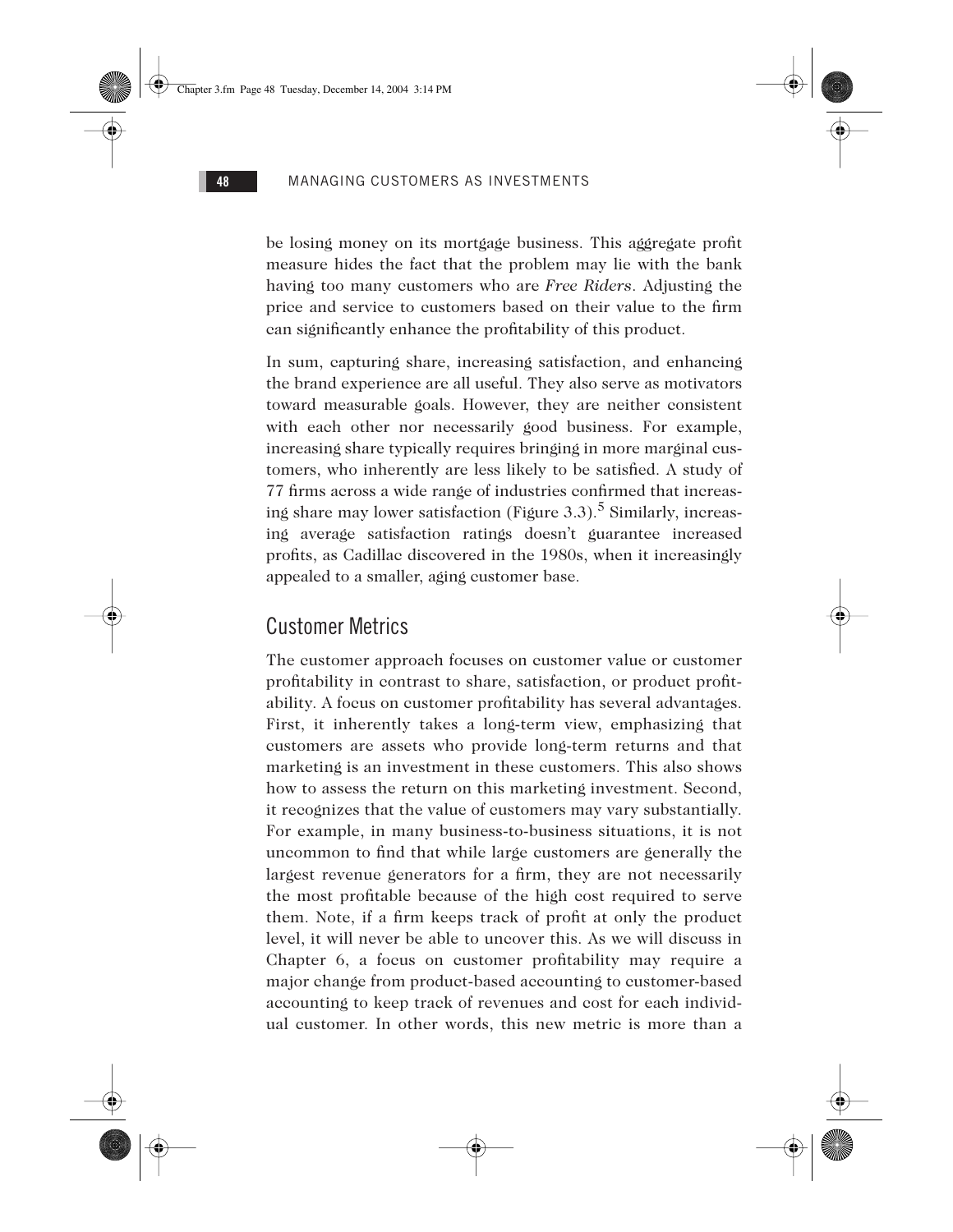







**Figure 3.3** Market share and customer satisfaction. Source: Eugene W. Anderson, Claes Fornell, and Donald R. Lehmann, "Customer Satisfaction, Market Share and Profitability: Findings from Sweden," *Journal of Marketing,* 58 (July 1994), pp. 53–66. Reprinted by permission from the American Marketing Association.

mere difference in semantics. It will not only drive decisions in a different direction but it may also entail significant changes in organization structure.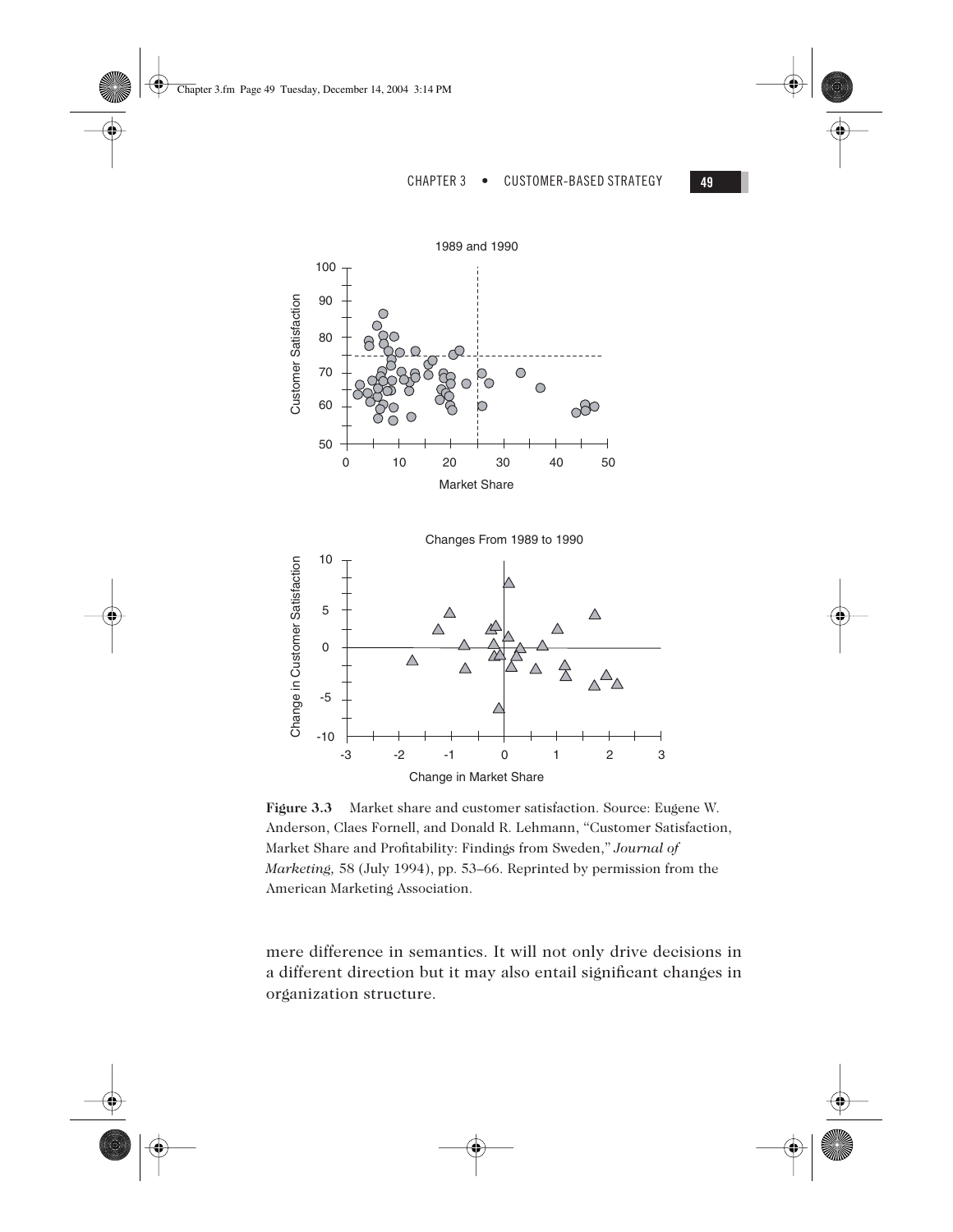As discussed in Chapter 2 and illustrated in Figure 3.4, customer profitability and the value of customers are primarily driven by three major components—customer acquisition (acquisition rate and cost), customer margin (dollar margin and growth), and customer retention (retention rate and cost). These three factors are the key metrics of the new approach. They not only provide tangible and measurable metrics but also make clear the inherent tension between growth and efficiency. For example, it is hard to simultaneously increase customer acquisition and cut total or average acquisition cost. Similarly, increasing the acquisition rate is likely to draw marginal customers and may negatively impact customer retention rates and margin per customer. Such tradeoffs are the essence of astute business decisions and the hallmark of *profitable* growth.

Table 3.1 summarizes and contrasts the metrics used by the traditional and the new customer-based approach.



**Figure 3.4** The drivers of customer profitability. Source: Eugene W. Anderson, Claes Fornell, and Donald R. Lehmann, "Customer Satisfaction, Market Share and Profitability: Findings from Sweden," *Journal of Marketing,* 58 (July 1994), pp. 53–66. Reprinted by permission from the American Marketing Association.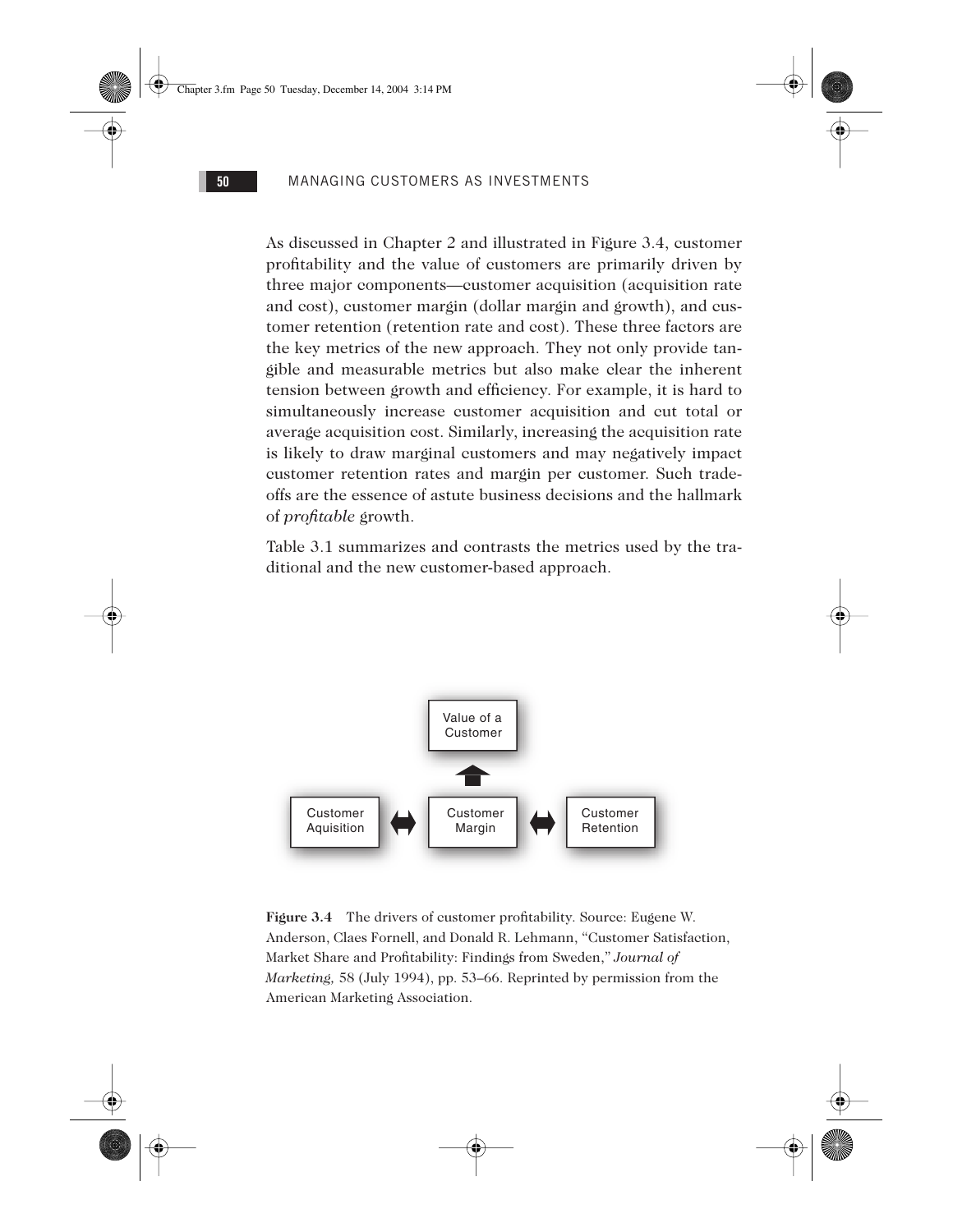| <b>TABLE 3.1</b><br><b>Traditional and Customer Metrics</b> |
|-------------------------------------------------------------|
|                                                             |

| <b>Customer Metrics</b>           |
|-----------------------------------|
| Customer profitability            |
| Customer acquisition (rate, cost) |
| Customer margin (dollar, growth)  |
| Customer retention (rate, cost)   |
|                                   |

# TRADITIONAL VS. CUSTOMER-BASED STRATEGY: A CASE STUDY

To highlight some of the differences in the strategic insights gleaned from using the traditional versus the new approach, we present a case study for the U.S. automobile industry. The automobile industry is one of the most competitive in the United States, with very heavy marketing expenditure. In 2002, the automobile industry was the world leader in advertising expenditure, with over \$16 billion in the United States alone. In addition, several billion dollars were spent on discounts in the form of cash rebates and the like. Some reports suggest that in 2003, U.S. automakers spent as much as \$3,310 on each vehicle in the form of cash rebates and below-market loans.<sup>6</sup>

A recent study examined the U.S. luxury passenger car market to determine how marketing efforts influence sales (the traditional metric) versus customer profitability (the customer metric). The study examined nine brands (Acura, Audi, BMW, Cadillac, Infiniti, Lexus, Lincoln, Mercedes-Benz, and Volvo) from January 1999 to June 2002. The data covered 26 regional submarkets, representing over 70% of the U.S. market.

Using rigorous time series models, this study arrived at some startling conclusions. It found that all brands' discounting efforts either increased or maintained sales volume. Therefore, discounting may be considered an effective marketing tool by the traditional metric of sales. However, on average, across these nine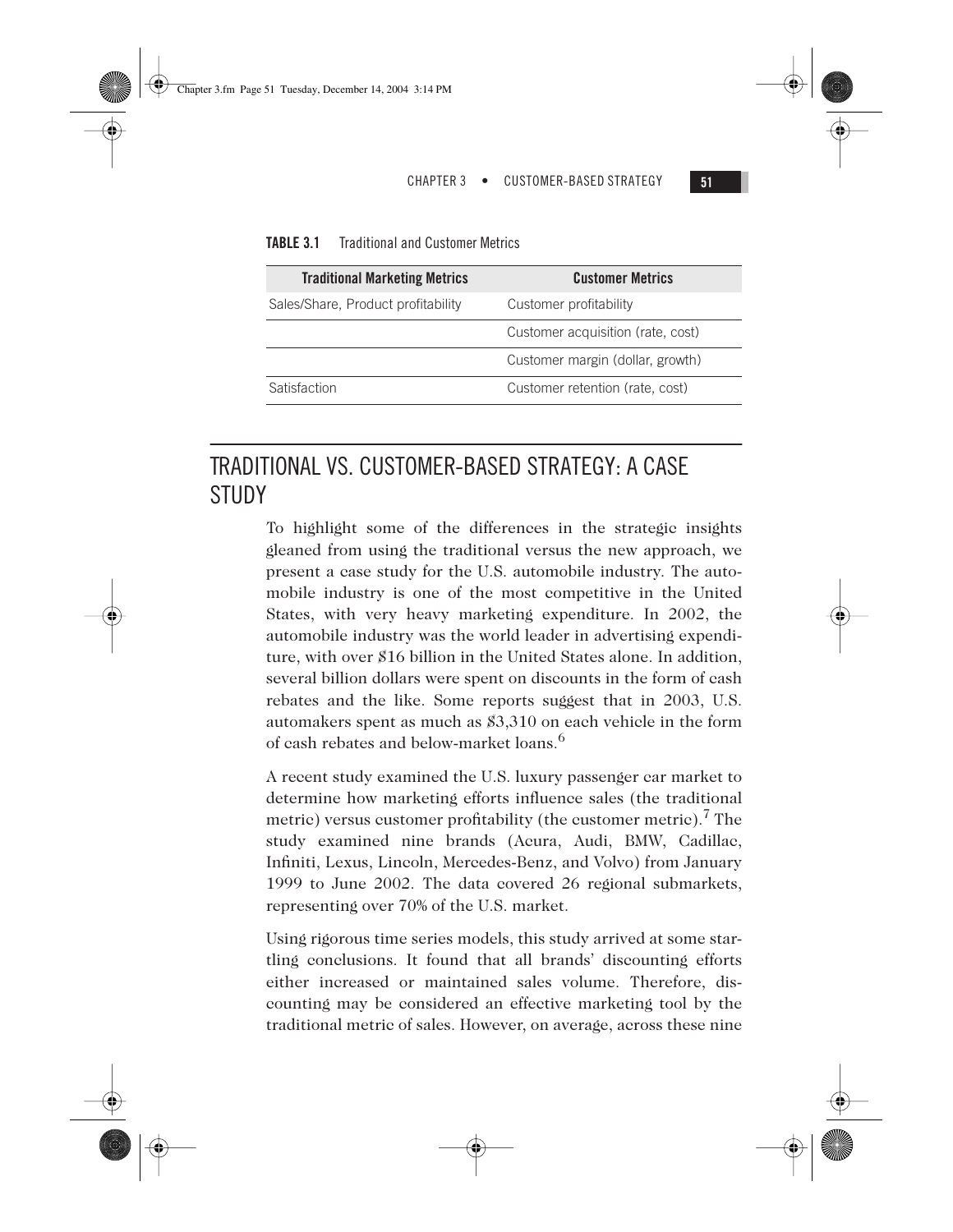brands, discounting rarely increased a brand's customer equity (i.e., profitability of current and future customers) in the long run. The results were even more dramatic in some cases. For example, discounting had a positive effect on Lincoln's shortterm sales, but the brand's discounting activities hurt its customer equity in the long run due to the negative long-term impact on its acquisition rate. This is consistent with other studies that find that discounting does not help in the long run, with either customer purchases or the firm's shareholder value.<sup>8</sup>

Results for advertising were also different when viewed from the traditional versus the new lens. For example, while the advertising for BMW had a positive short-term effect on its sales, it did not have any significant impact on its customer equity. Advertising for Acura increased its sales in the long run but not its customer equity. Only the advertising for Mercedes-Benz had a positive influence on its customer equity. If \$16 billion of advertising expenditure does not affect the long-term profitability of customers (which, as we will show in Chapter 4, is closely linked to shareholder value), then the industry needs to re-examine its marketing strategy.

This study also emphasized the differential impact of marketing instruments on customer acquisition and retention rates. For example, when high-quality brands offer discounts, it affects their customer acquisition rate more than their retention rates. Evidently, if customers are satisfied with a high-quality product, their repeat purchase decisions are less likely to be affected by their favorite brand's price discounting. This suggests that different brands may need to monitor different metrics (e.g., acquisition or retention) to assess the impact of their marketing investments on customer profitability.

This study illustrates the value of understanding how marketing dollars affect customer profitability and why this focus may lead to very different conclusions than those obtained from traditional approaches.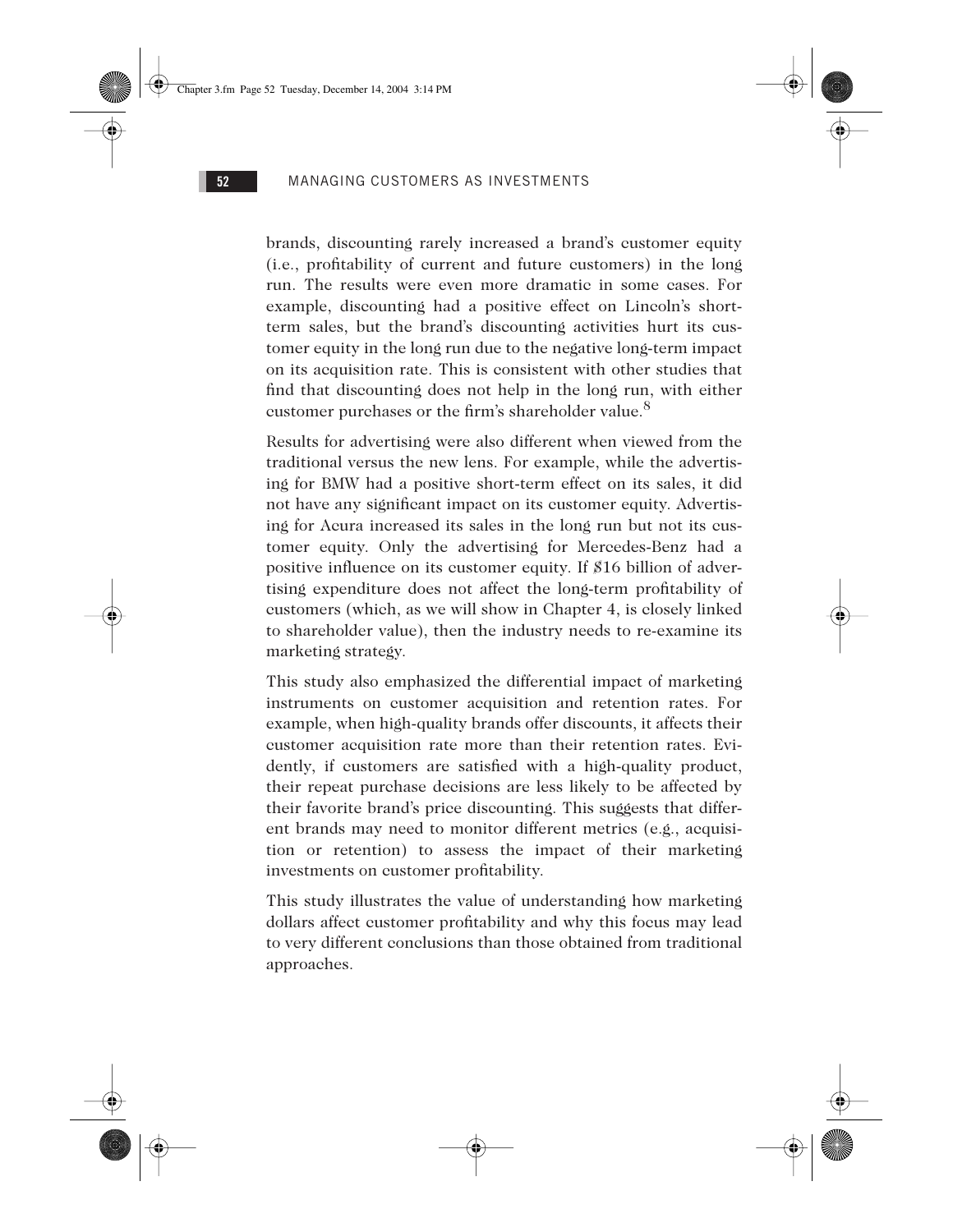# DRIVERS OF CUSTOMER PROFITABILITY

As Figure 3.4 shows, customer profitability is influenced by three factors—customer acquisition, customer margin, and customer retention. These three factors are the critical drivers of a firm's growth and overall profitability. We now discuss these three key drivers in detail.

# Customer Acquisition

Growth is critical for all firms. Growing revenues, market share, and customers are typically considered infallible yardsticks of success. In recent years, many companies, especially the dotcoms, went on a binge to acquire customers in the belief that customer acquisition and rapid growth are critical to success. This belief was so strong that several companies had a mandate to acquire customers regardless of the acquisition cost.<sup>9</sup>

As Table 3.2 shows, acquisition costs can be substantial. It makes economic sense to spend, say, \$500 to acquire a customer only if the value of a customer to the company over his/her entire life with a company will be more than \$500. While many companies adhered to this simple and intuitive principle, a surprisingly large number did not.

**Gerald Stevens.** Flower company Gerald Stevens was founded in 1998. In order to build a powerful presence on the Net, it made deals with CNN.com, Lycos, and Yahoo!, in addition to starting its own Web site. In 1999, AOL offered Stevens a prime position on its Web site that would provide it access to several millions of AOL customers. In return, AOL wanted \$75 for each of its customers. While the prospect of rapidly increasing its customer base was appealing to Stevens, it declined AOL's offer. Stevens reportedly estimated that, on average, Internet customers would make three purchases over two years, with a lifetime value of \$60—less than the \$75 acquisition cost through AOL.

In contrast, Stevens estimated that the average brick-and-mortar customer buys flowers four times per year. The company esti-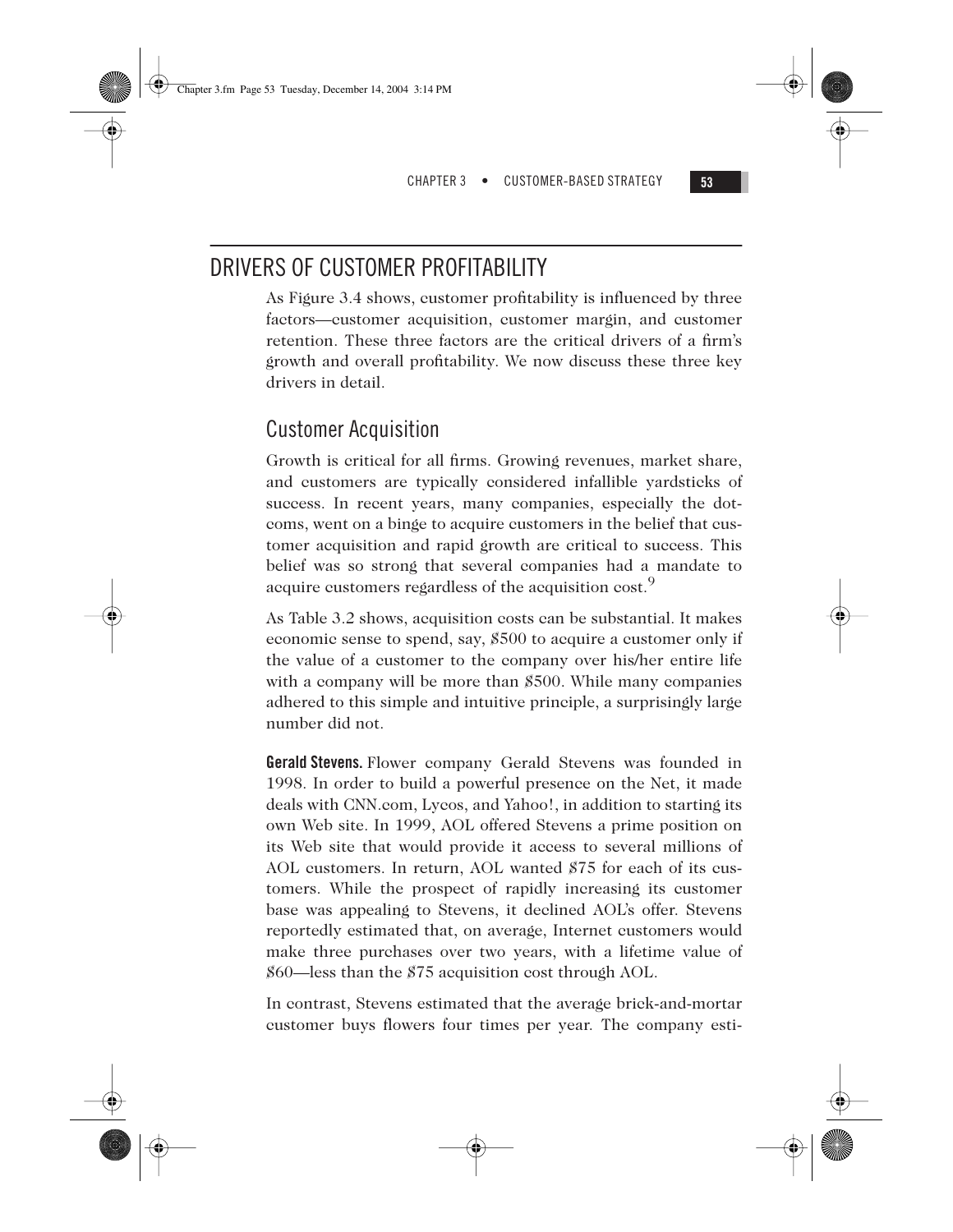$\overline{\bigoplus}$ 

 $\frac{\phi}{\phi}$ 

## **54** MANAGING CUSTOMERS AS INVESTMENTS

# **TABLE 3.2** Reported Customer Acquisition Costs

| <b>Industry</b>  | Company                                                                                                         |                   | <b>Time Period</b>                            | <b>Source</b>                                                  |  |  |
|------------------|-----------------------------------------------------------------------------------------------------------------|-------------------|-----------------------------------------------|----------------------------------------------------------------|--|--|
| <b>Telecom</b>   | Sprint                                                                                                          | \$315<br>Q4, 2001 |                                               | Company report                                                 |  |  |
|                  | Nextel                                                                                                          | \$430             | Q2, 2001                                      | LA Times,<br>07/25/01                                          |  |  |
|                  | Voicestream                                                                                                     | \$335             | Q1, 2001                                      | Seattle Times,<br>05/08/01                                     |  |  |
|                  | Alltel                                                                                                          | \$305             | <b>RCR Wireless</b><br>2001<br>News, 01/28/02 |                                                                |  |  |
| <b>Retail</b>    | Index of 74<br>online-only<br>retailers and<br>brick-and-<br>mortar retailers<br>that also sell<br>over the Web | \$14              | Q2, 2001                                      | Shop.org and<br><b>Boston</b><br>Consulting<br>Group, 09/10/01 |  |  |
|                  | Barnesand-<br>noble.com                                                                                         | \$9.8             | Q2, 2002                                      | Company<br>announcement,<br>04/25/02                           |  |  |
|                  | Direct-to-<br>consumer<br>catalogs                                                                              | \$15              |                                               |                                                                |  |  |
|                  | Bluefly.com                                                                                                     | \$9.4             |                                               |                                                                |  |  |
| <b>Magazines</b> | Most consumer<br>\$48<br>magazines                                                                              |                   |                                               | Business Week<br>Online,<br>08/30/01                           |  |  |
| Satellite/Cable  | <b>XM Satellite</b><br>Radio                                                                                    | \$123             | Q1, 2002                                      | Reuters,<br>04/23/02                                           |  |  |
|                  | Cable<br>companies                                                                                              | \$150             |                                               | Miami Herald,<br>11/19/01                                      |  |  |
|                  | Direct satellite<br>broadcasting<br>companies                                                                   | \$400             |                                               | Miami Herald,<br>11/19/01                                      |  |  |
|                  | <b>DirectTV</b>                                                                                                 | \$550             |                                               | Company<br>reports, 2001                                       |  |  |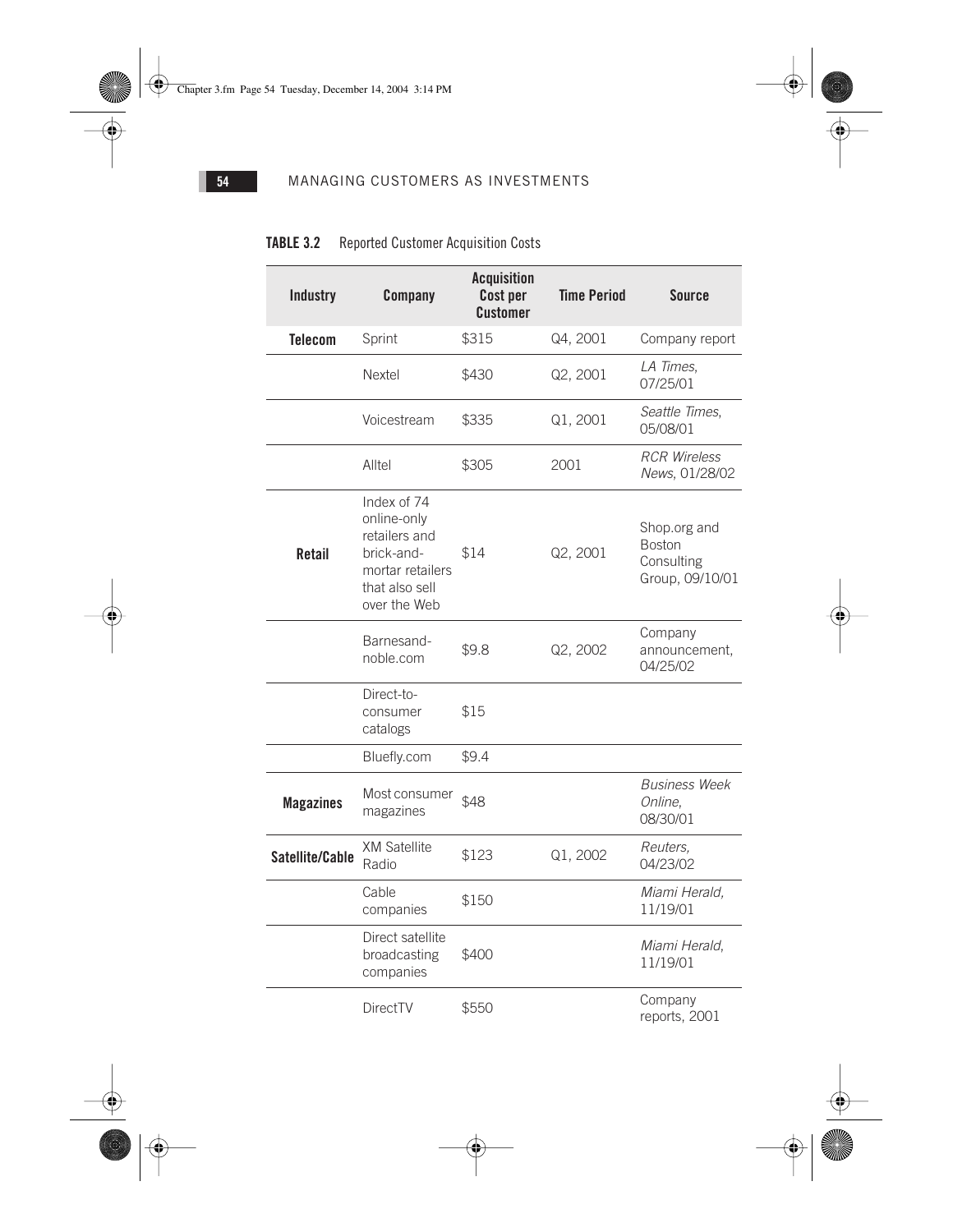| Industry         | Company             | <b>Acquisition</b><br>Cost per<br>Customer | <b>Time Period</b> | Source                                          |
|------------------|---------------------|--------------------------------------------|--------------------|-------------------------------------------------|
| <b>Financial</b> | TD Waterhouse \$175 |                                            |                    | Comtex.<br>02/14/01                             |
|                  | Ameritrade          | \$202                                      | Q2, 2002           |                                                 |
|                  | <b>NetBank</b>      | \$108                                      | Q4, 2000           | Sales and<br>marketing<br>management,<br>0.5/01 |
|                  | Etrade              | \$475                                      | Q2, 2002           | American<br>Banker,<br>07/19/02                 |
|                  | Credit Card         | $$75 - 150$<br>(Platinum)                  |                    | Consultant<br>reports                           |
|                  | Credit Card         | \$25-35 (Sub<br>Prime)                     |                    | Consultant<br>reports                           |
|                  | Mortgage            | \$300-700                                  |                    | Consultant<br>reports                           |
|                  | Lending Tree        | \$28                                       | 2001               | Company<br>reports                              |
| Travel           | Priceline.com       | \$8.66                                     | Q4, 2001           | Goldman Sachs<br><b>Equity Research</b>         |

| TABLE 3.2<br>Reported Customer Acquisition Costs (Continued) |  |
|--------------------------------------------------------------|--|
|--------------------------------------------------------------|--|

mated the acquisition cost of that type of customer to be about \$50, with a lifetime value in the hundreds. In other words, by estimating lifetime value, Stevens made the right choice. It favored a brick strategy over a click deal at the height of the dotcom mania, a prescient decision indeed.<sup>10</sup>

**Ameritrade.** With almost 3 million customers, Ameritrade is a leading online brokerage company. In its attempt to acquire new customers, Ameritrade has offered many incentives to potential customers, including free trades. Advertising and other marketing expenses added significantly to the total acquisition cost. In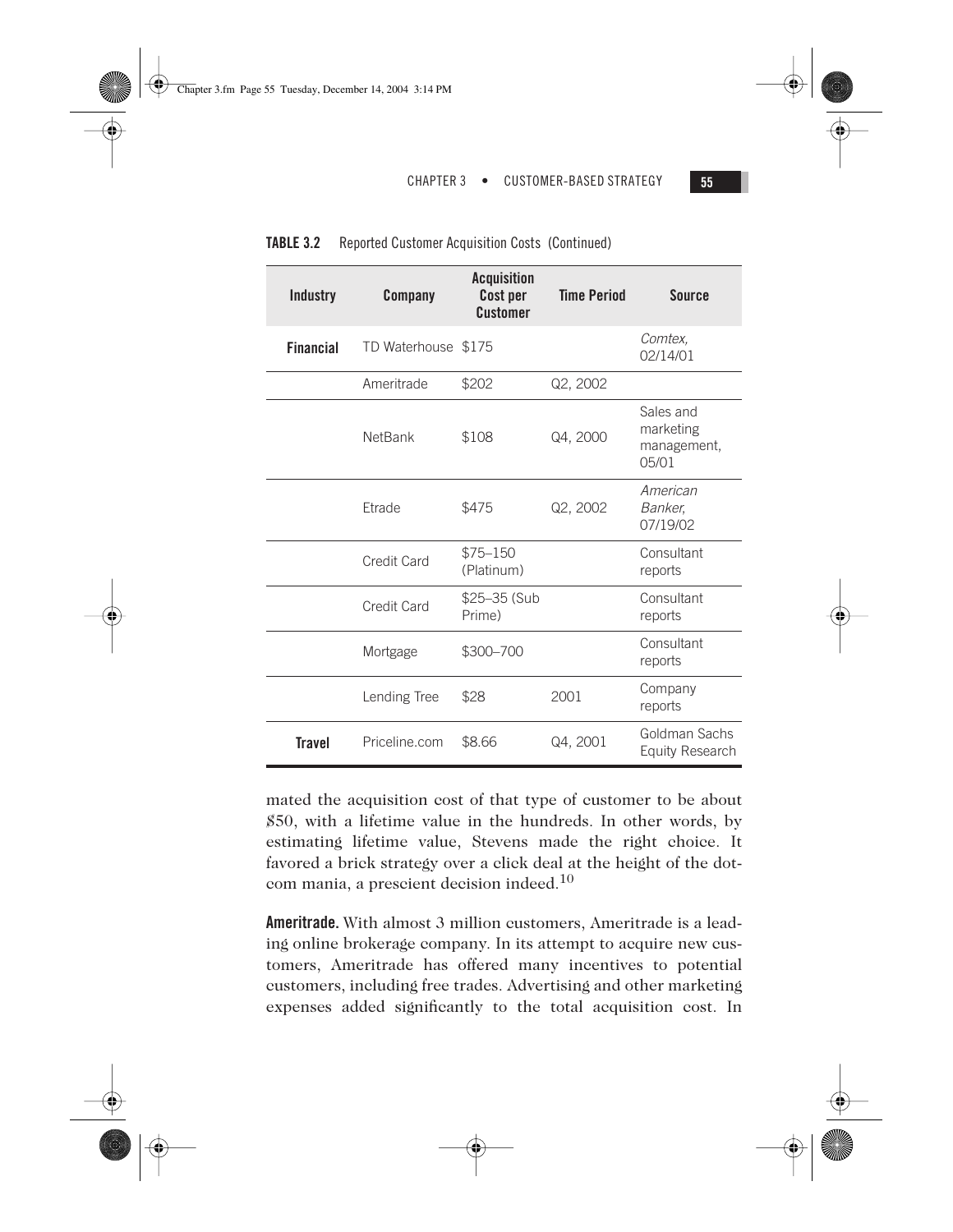

Figure 3.5 The retention rate for Ameritrade. Source: Salomon Smith Barney.

March 2002, its acquisition cost per customer was almost \$203. However, its average annual gross margin per customer was  $$201.56<sup>11</sup>$  In other words, Ameritrade recovered almost all its customer acquisition cost within a year.

Figure 3.5 shows that the customer retention rate for Ameritrade remained constant at around 95%. Using the lifetime value formula from Chapter 2 and a discount rate of 12%, we estimate Ameritrade's margin multiple as 5.59. Therefore, the lifetime value of an Ameritrade customer is \$1,126, significantly above its acquisition cost of \$203. Apparently Ameritrade has been making wise choices in its customer acquisition strategy, as confirmed by its stock market performance, which stands in stark contrast to many other online companies.

Figure 3.6 provides estimates of customer lifetime value for several firms. We again used companies' financial reports and related data to estimate customer acquisition costs, annual margins, and retention rates. (We recognize that these are rough estimates since estimating acquisition costs, margin, and retention rates involves complex and sometime subjective decisions—see Chapter 2.) This figure suggests that although there are significant variations in acquisition costs and lifetime value across compa-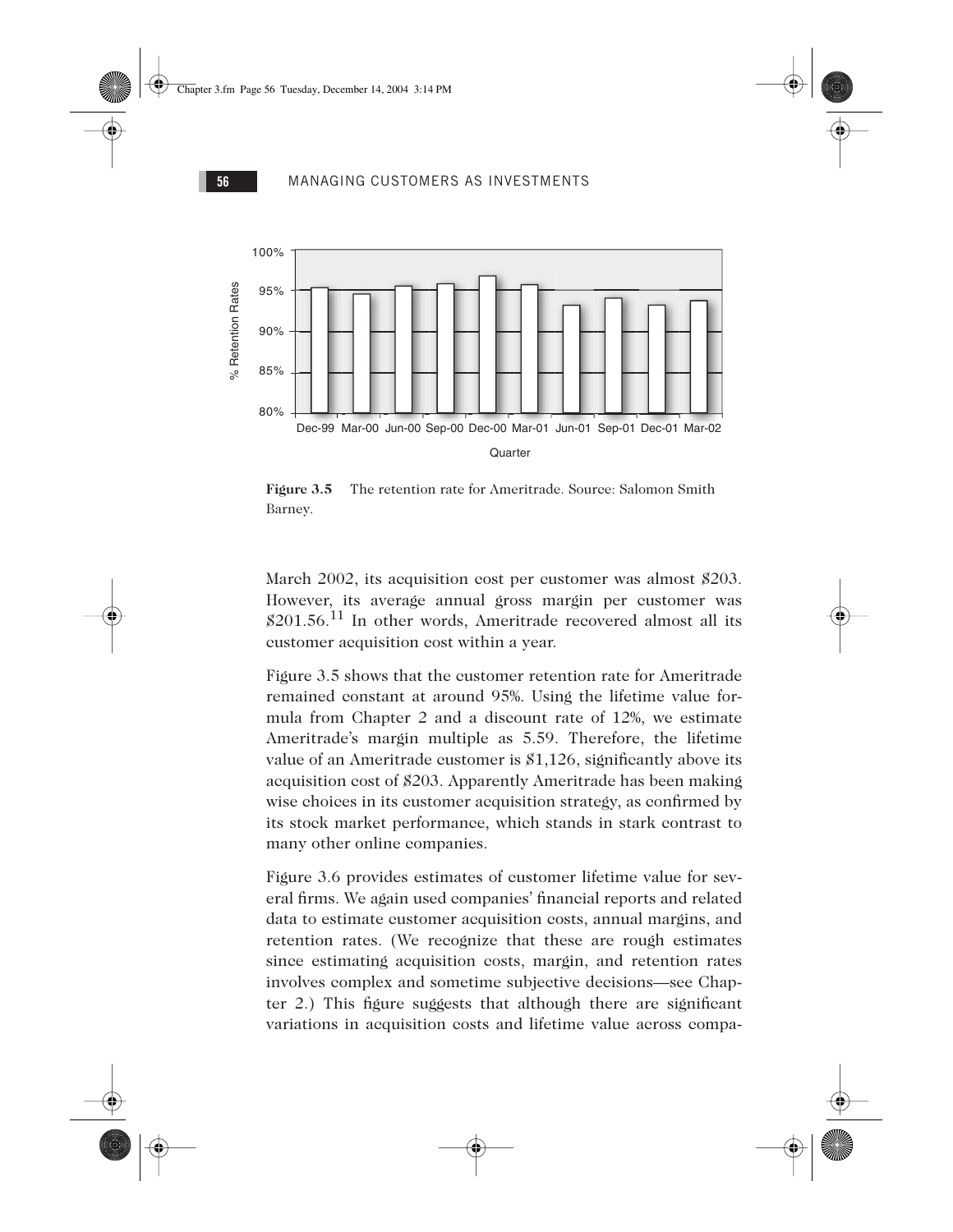





**Figure 3.6** Acquisition costs and customer lifetime value (as of March 2002). Source: Company reports and our analysis.

nies, all companies in the figure made sensible economic decisions for customer acquisition. Unfortunately, this is not always the case as illustrated by the now defunct CDNow.

**CDNow.** Jason and Matthew Olim launched CDNow in 1994 in the basement of their parents' house in Ambler, Pennsylvania. Within a year, revenues reached \$2 million. Like most Web-based startup companies, CDNow focused heavily on acquiring new customers. Its customer acquisition strategy used traditional methods such as television, radio, and print advertising, as well as some innovative programs. For example, in 1997 CDNow introduced Cosmic Credit, the Internet's first affiliate program, where thousands of customers effectively became part of a commissioned sales force for the company. The same year, CDNow agreed to pay \$4.5 million to a large portal to become its exclusive online music retailer.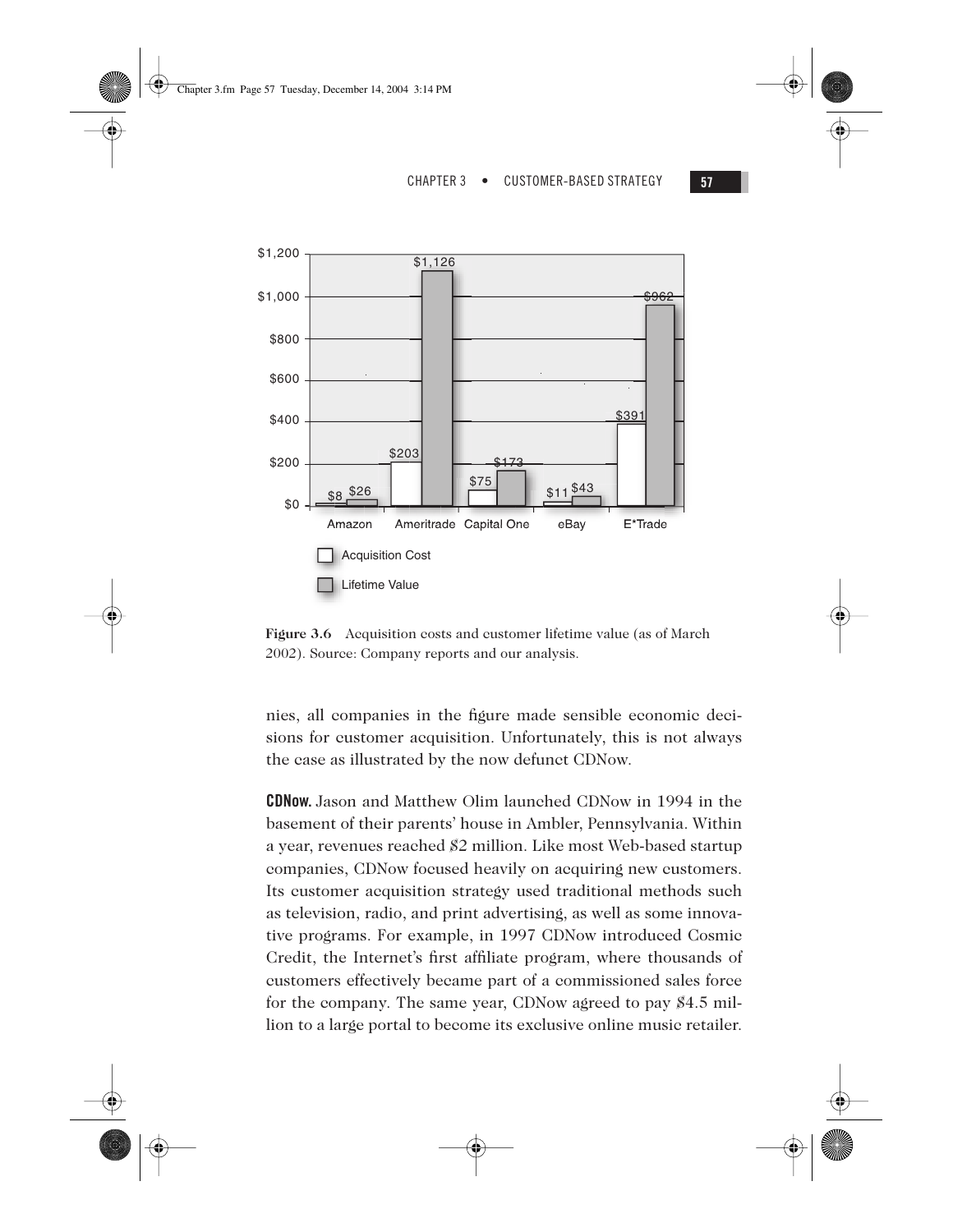

Figure 3.7 The growth of the number of customers at CDNow. Source: Company annual reports and 10Q statements.

In 1998, CDNow merged with rival N2K, nearly doubling its customer base from 980,000 customers to more than 1.7 million. Overall, CDNow's customer base grew to more than 3 million customers within five years (Figure 3.7). The company was so successful in generating traffic on its Web site that in its advertisements, as well as its reports to financial analysts, it regularly highlighted the number of new customers, page views, and unique visitors.

Clearly CDNow needed to emphasize customer acquisition—a startup has to acquire new customers to become a viable business. Heavy emphasis on customer acquisition was also driven by Wall Street. Several research studies show that without the benefit of traditional financial measures such as P/E ratios (which were meaningless for many Internet companies, which had negative earnings), during 1998–1999 financial markets started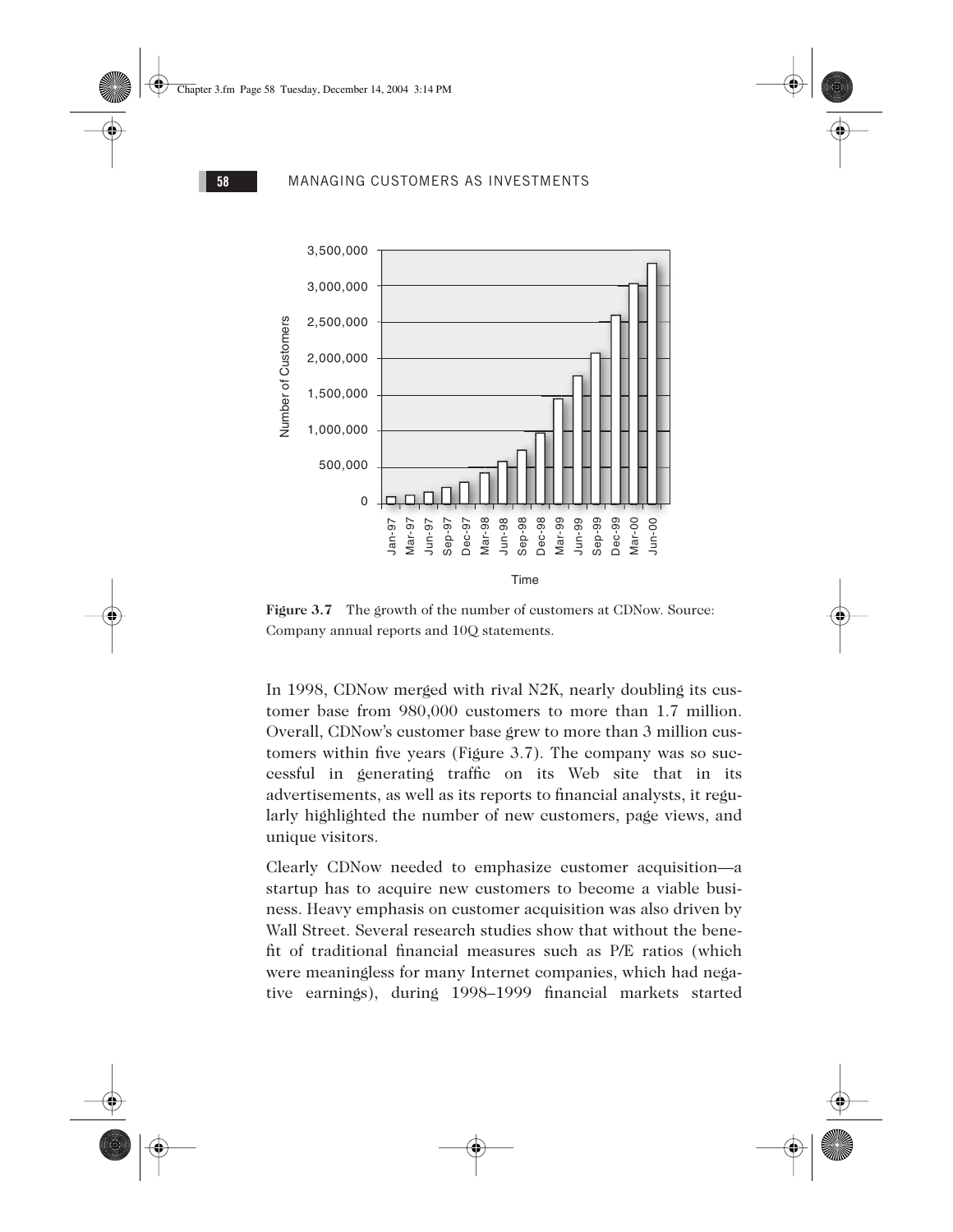



**Figure 3.8** The customer acquisition cost at CDNow. Source: Company annual reports and 10Q statements.

rewarding companies with strong nonfinancial measures such as number of customers.

Was the emphasis on customer acquisition by both CDNow and Wall Street misplaced? For CDNow's customer acquisition strategies to make economic sense, the lifetime value of its customers had to be significantly more than their acquisition cost. Based on company reports, we estimate that during 1998–2000, the average customer acquisition cost for CDNow ranged from \$30 to \$55 (Figure 3.8).

During the same time, annual gross margin per customer was consistently in the range of \$10–20 (Figure 3.9). CDNow reported an average customer retention rate of 51% to 68%. Increased competition and the nature of the Internet (where shopping at a competitor is a mouse click away) made it very hard to maintain high customer retention. Some research studies show that while an increasing number of new visitors were coming to Web sites over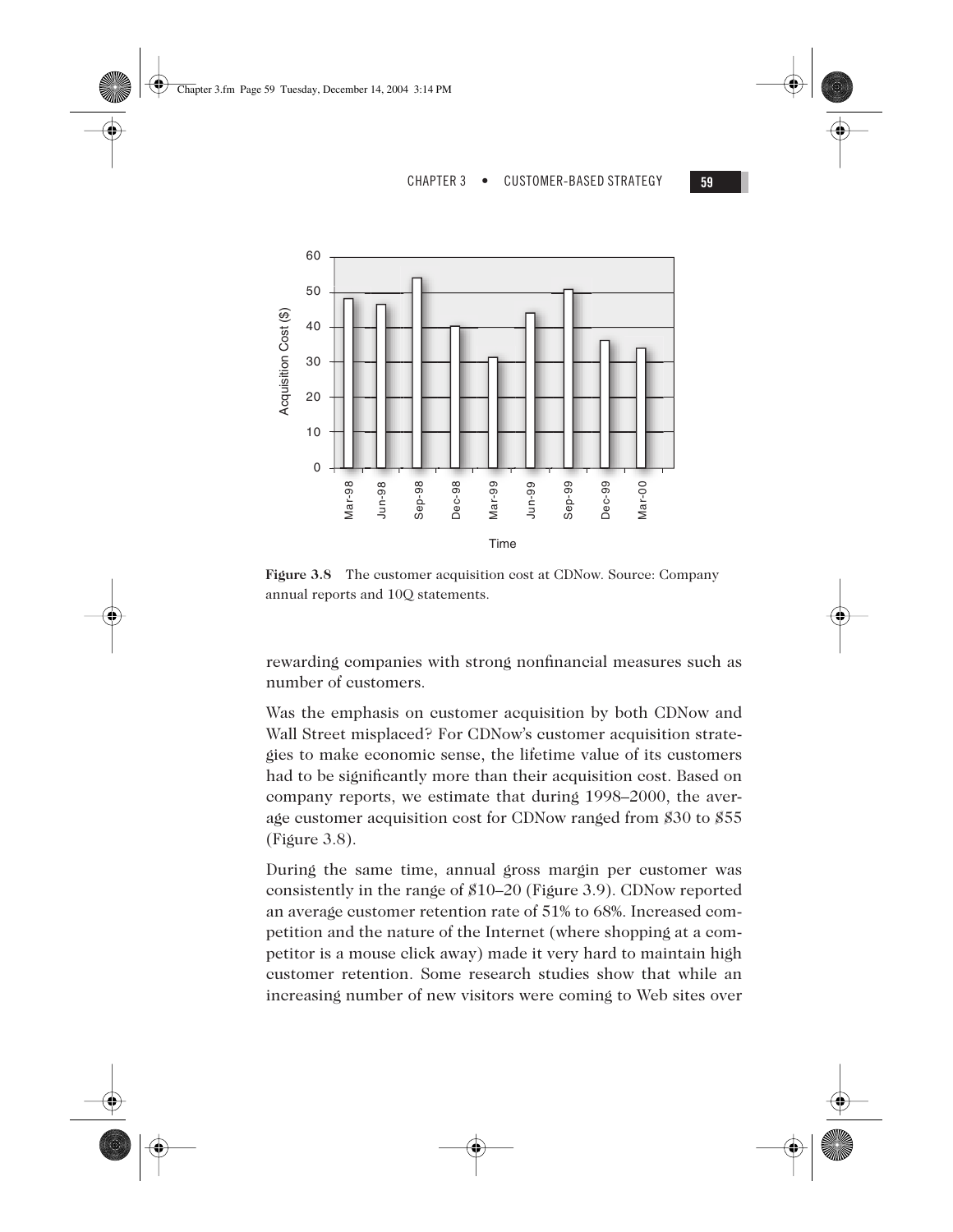

Figure 3.9 The margin per customer at CDNow. Source: Company annual reports and 10Q statements.

time, there was a significant slowdown in the visit behavior of past users.

Our estimates of acquisition cost (\$30–55), annual margin (\$10– 20), and retention rate (51–68%) enable us to evaluate the economics of CDNow's customer acquisition programs. Even assuming a favorable discount rate of 12% (for a risky young firm, the rate is likely to be higher) and a higher than reported retention rate of 70%, the lifetime value of a CDNow customer, based on Table 2.1, is 1.67 times its annual margin, or \$16.70–33.40. Only for the most favorable margin and retention rate and the lowest estimate of acquisition costs are the economics profitable, and then just barely. In other words, unless some unknown growth strategy was involved, the business model of CDNow was fatally flawed. Partly due to its expensive customer acquisition strategy, CDNow reported a loss of over \$100 million at the end of 1999. In July 2000, CDNow was bought by Bertelsmann.

**The European Cable Industry.** Cable companies in Europe served over 60 million customers and generated more than €10 billion in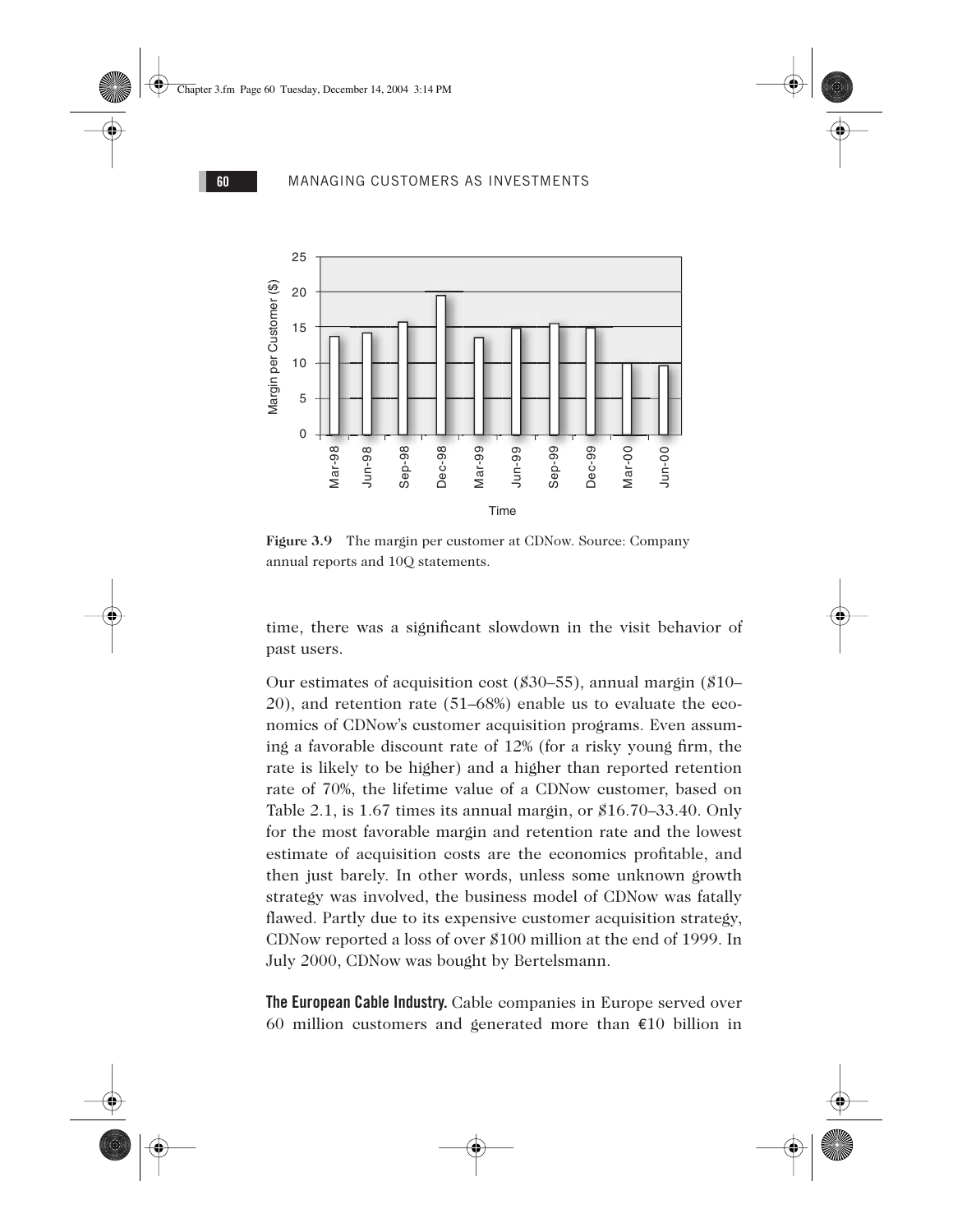Cash flow analysis of selected clusters, 2000–01<sup>1</sup>,  $\epsilon$  per customer per month



<sup>1</sup>Based on financial data of 7 European cable companies using most recently available 12-month data; 4 companies categorized as intense competitors, 3 as traditional monopolies.

**Figure 3.10** The cash contribution per customer for two cable segments. Source: Wendy M. Becker, Luis Enriquez, and Lila J. Synder, "Reprogramming European Cable," *The McKinsey Quarterly,* no.4 (2002).

annual revenues by 2002. These companies borrowed heavily to spend enormous sums of money building networks and acquiring customers in the hope that customers would be quick to adopt digital services. However, analysis for a typical customer shows that the cable operation in Europe had so far been a losing proposition (Figure 3.10).

The negative value of a typical customer led many of these debtladen operators to bankruptcy. In May 2002, NTL, a U.S. company and the fourth-largest operator in Europe, declared bankruptcy. Europe's third-largest operator, United Pan-Europe Communications, defaulted on its bond payments and was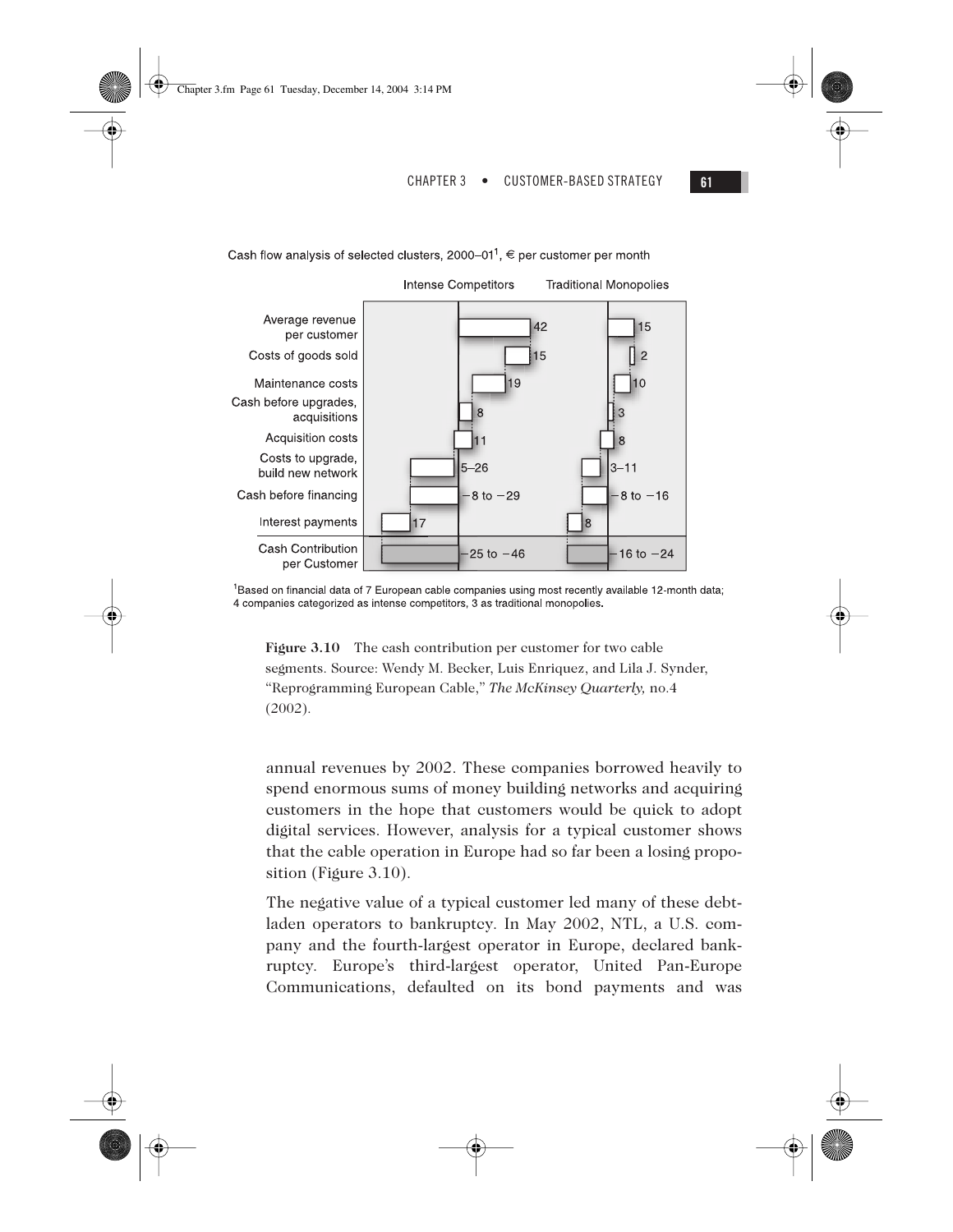delisted from one of the stock exchanges. A German cable operator, Ish, also filed for bankruptcy.

A careful customer value analysis would have shown these operators that in order to be profitable, they would need average monthly revenues of  $\epsilon 30$  to  $\epsilon 100$  per customer compared to the €9 to €15 they were generating, a large discrepancy. Many of these companies apparently did not recognize that the cost of acquiring and serving (retaining) these digital customers was also too high. For example, setting up a customer with digital services cost almost twice as much as an analog installation. Similarly, call-center costs for these customers are significantly higher due to complex queries. It is possible that over time some of these costs may decrease and revenue per customer increase as customers become more comfortable with the new technology. However, some experts believe that cable companies need to change their strategy significantly rather than simply hope that consumers spend more. $^{12}$ 

**Acquiring Customers in Emerging Markets.** India has a population of over 1 billion with a per capita GDP of less than \$2,000. For many years, multinational companies avoided significant investment in India because of its low per capita income. However, with a population of over a billion people, if even a small fraction of the population is wealthy, the raw numbers make India a very large and attractive market. Some companies are looking at the even larger market of low-income consumers.

One leading financial institution in India is experimenting with a mobile-banking product for low-income people. Accredited bank agents will own a mobile handset that consumers can use with a mobile card they obtain with their bank application. This will allow consumers to perform basic bank transactions. Does it make sense to consider mobile-banking for *low-income* consumers in a developing country or to try to acquire these low-income customers?

On the surface, this strategy sounds crazy. However, the customer economics show that the idea has a large profit potential. Figure 3.11 indicates that the bank expects a value of \$6.20 per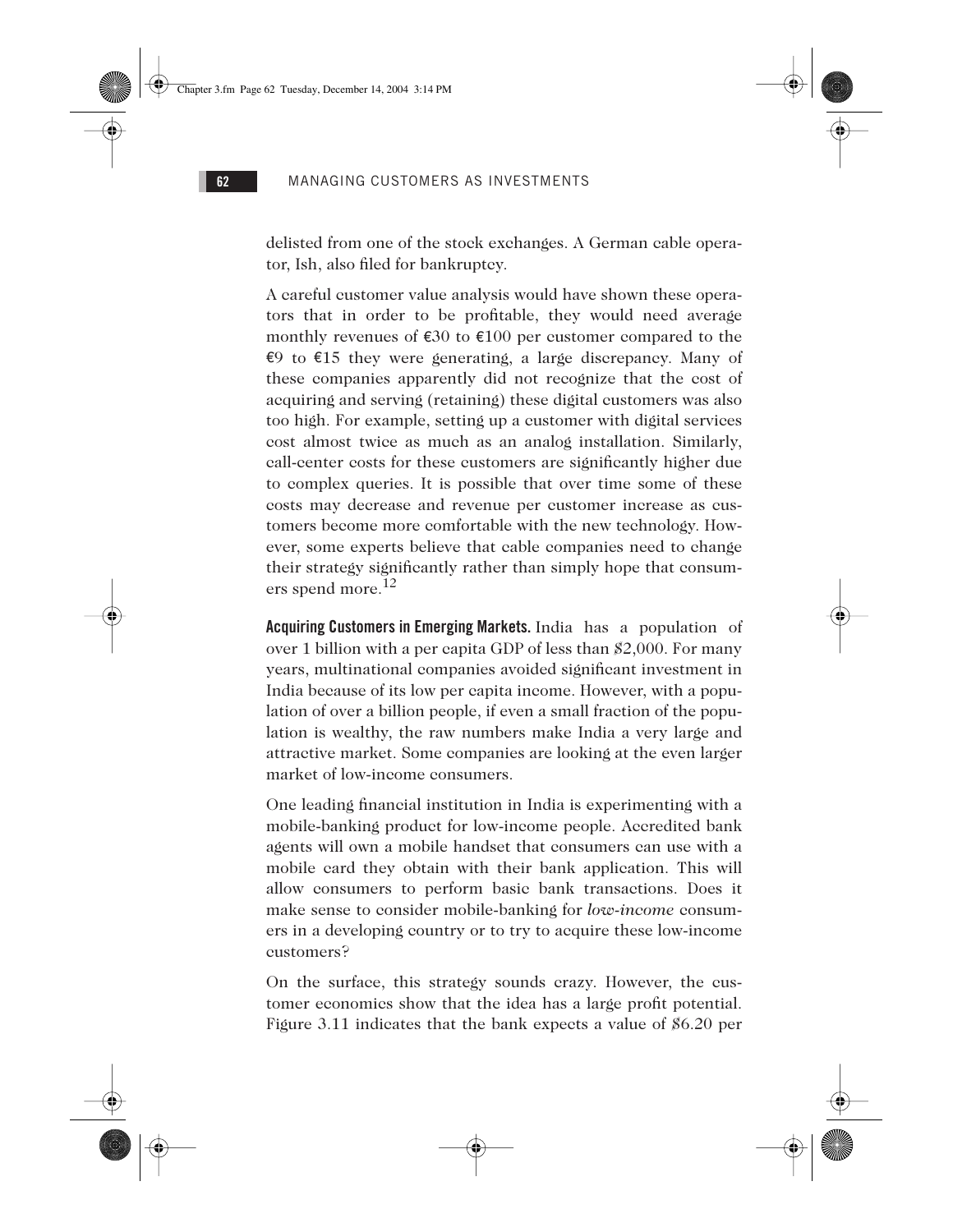



<sup>1</sup>Assumes annual income per household is \$544, average account balance is \$17, and average number of annual transactions is 24.

**Figure 3.11** The customer value for mobile banking in an emerging market. Source: Rajat Dhawan, Chris Dorian, Rajat Gupta, and Sasi K. Sunkara, "Connecting the Unconnected," *The McKinsey Quarterly,* no. 4 (2001).

customer from this operation. With millions of low-income customers in India, this could translate into significant profit. Clearly, the bank needed to do careful experimentation to ensure that its assumptions of revenues and costs per customer would hold in the field. And that is precisely what it did.<sup>13</sup>

**Choosing the Right Customer.** In his famous book, *Animal Farm*, George Orwell said, "All animals are equal but some are more equal than others." The same is true for customers. All customers are important but some are more important than others, because of their greater profitability. A customer acquisition strategy that ignores differences in customers' lifetime value is naïve and inferior.

Who are the best customers for a casino? Conventional wisdom in the industry suggested that they are gold-cuff-linked, limousine-riding high rollers. After all, they are wealthy and spend a significant amount of money in their typical visit to a casino. Not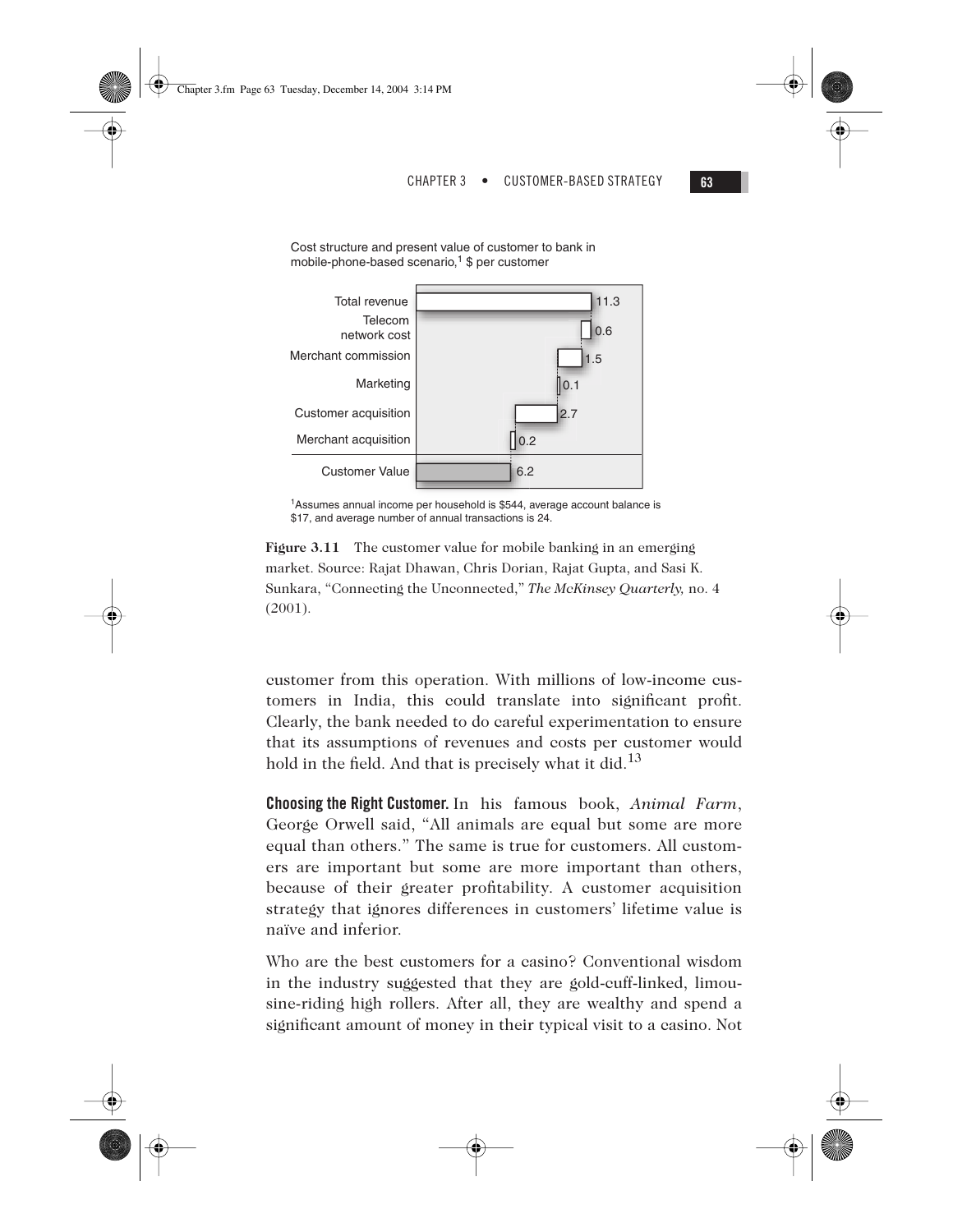surprisingly, casinos for a long time courted high rollers by providing them red carpet treatment and lavish incentives. However, Harrah's Entertainment, Inc., one of the most successful casinos in recent years, discovered that customers with high lifetime value included middle-aged and senior adults with discretionary income who enjoyed playing slot machines. A senior who lives within 50 miles of a Harrah's casino and loves playing slot machines is likely to come to the casino more frequently than a busy wealthy individual who flies in his private jet across the country. This realization changed the focus of Harrah's marketing and has paid rich dividends for the company.<sup>14</sup> The moral of this story: Customers' value not only depends on how much they spend on a single occasion but also their purchase frequency and longevity. Banks and credit card companies have realized this for many years, offering credit cards to students who have limited current but significant future value.

Should you acquire customers in the order of their expected lifetime value, assuming equal acquisition costs? It makes sense to acquire customer A, with a lifetime value of \$1,000, before spending resources on customer B, whose potential value is only \$800. However, there is considerable volatility associated with customer cash flow. For example, customer B may have a more stable and predictable purchase pattern, such that there is very little variation in his cash flow. In contrast, customer A may have large fluctuations in his purchase pattern. This raises the same issues as two stocks where one stock has a higher return but is also accompanied by higher risk. Financial theory suggests that we should diversify and have a mix of high-risk, high-return and lowrisk, low-return assets. Customers, like stocks, are risky assets whose future cash flow is not guaranteed. Based on that logic, it makes sense to have a portfolio of customers that takes into consideration not only their expected lifetime value but also the risk or uncertainty associated with it.<sup>15</sup>

# Customer Margin

While customer acquisition focuses on growing the number of customers, increasing customer margin focuses on growing the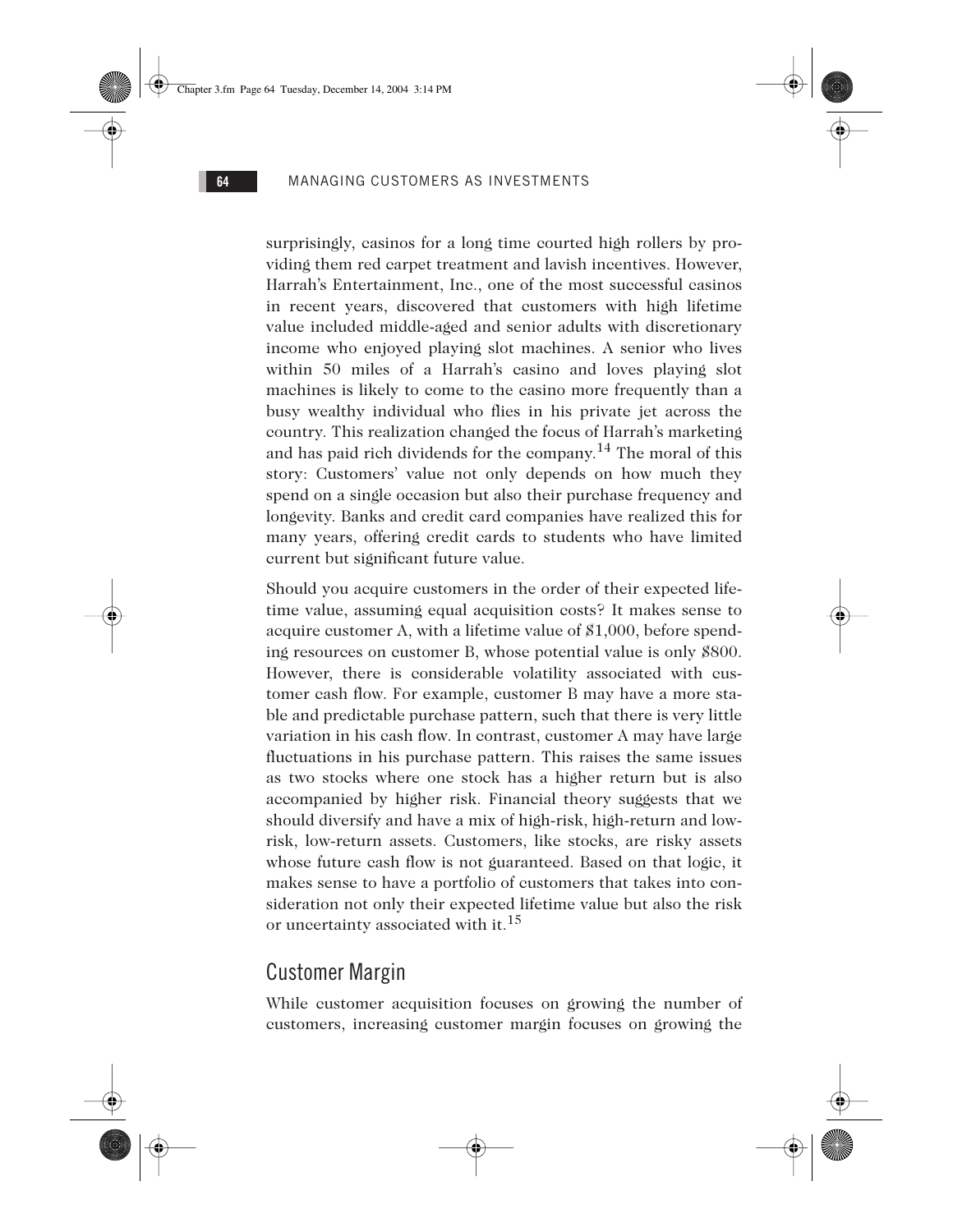profit from each existing customer. In the retailing context, this means increasing same-store sales rather than opening new stores. Growth can be achieved through a variety of methods such as up-selling (e.g., migrating customers to a higher price/ profit product) and cross-selling related products (e.g., providing a credit card to a bank customer). We discuss three specific strategies to create growth from current customers.

**Share of Wallet.** When you open your mailbox, you are likely to find a letter from one of the many credit card companies inviting you to become its customer. If you sign up, a smart company may subsequently track your credit card expenditure pattern, probably on a monthly basis, and use it to make special offers to you. However, this data is missing one important component: Most customers carry multiple cards in their wallet. Two customers who spend the same amount of money on a credit card may have vastly different potential for a company depending on how much they spend on other cards. In other words, it is important to know not just the amount of money customers spend with your company but also the "share of wallet" your company has.

One company that understands the importance of wallet share is Harrah's Entertainment, Inc. A few years ago, Harrah's was getting 36 cents of every dollar that its customers spent in casinos. Today, that share is over 42 cents. Since 1998, each percentage point increase in Harrah's share of its customers' overall casino spending has resulted in an additional \$125 million in shareholder value. Harrah's achieved this by better understanding their customers through a variety of programs. One such initiative involved merging the company's database of more than 24 million customers across 25 properties and tracking their behavior through a Total Gold loyalty program. In 2001, existing customers increased their year-over-year play by more than \$160 million.  $16$ 

Disney is another company that successfully increased its customers' share of wallet. During the mid-1980s, Disney found that a typical family of four people (two adults and two children) who visited its theme park in Orlando, Florida, spent several thousand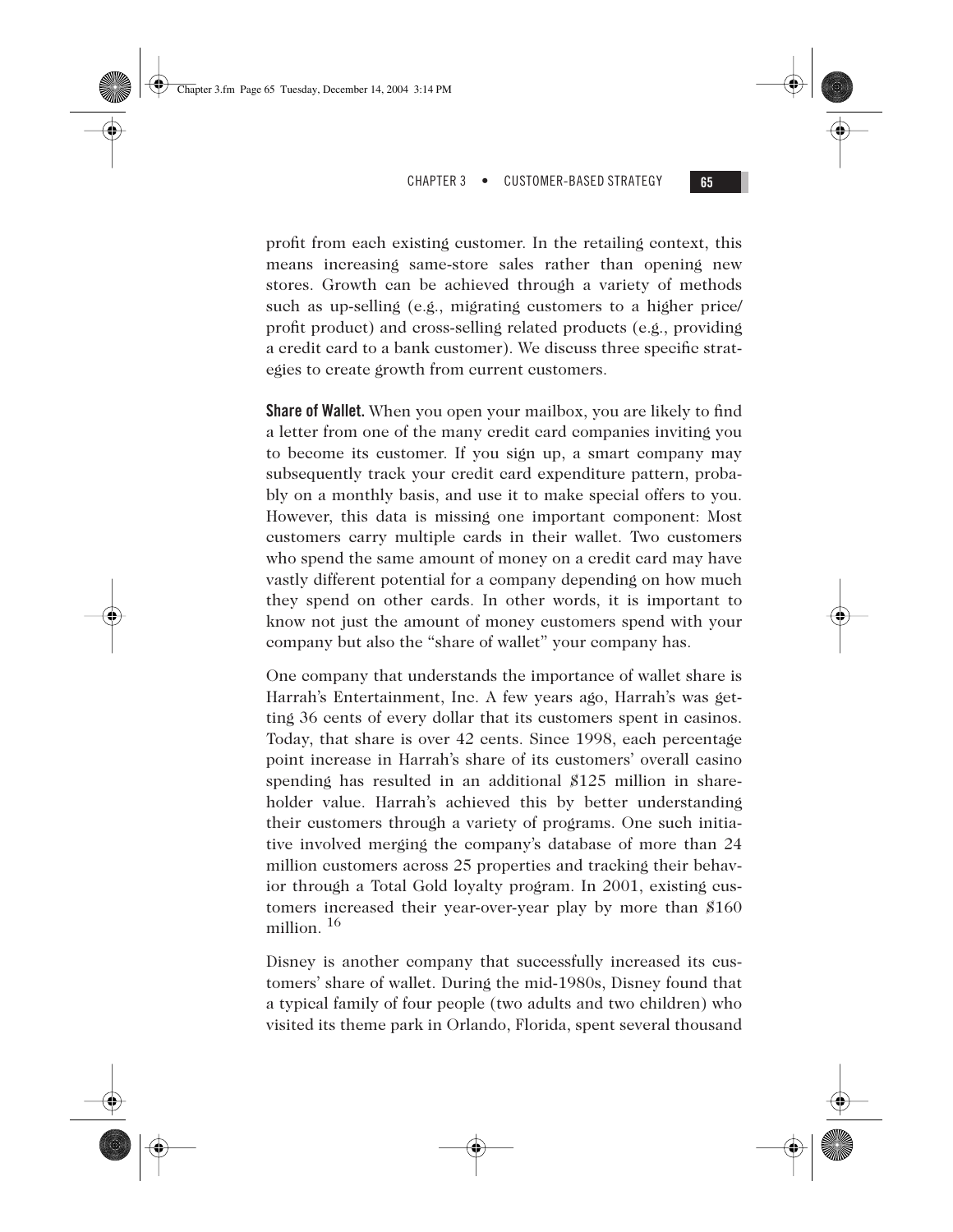dollars for their trip. Trip cost included the cost of airfare, the hotel stay, restaurants, and the entrance fee to Disney's theme park. To many senior managers at Disney, it was both shocking and enlightening to realize that while the Disney brand attracted many of these families to Orlando, it captured only a relatively small fraction of the total money spent by a family. In its effort to increase its share of the consumers' wallet, Disney literally followed the money. As a result, they decided to build hotels on Disney property, offer a choice of multiple Disney restaurants, and even have a Disney cruise ship. This investment has led to a substantial increase in Disney's share of wallet of a typical Disney visitor. $17$ 

Yet in spite of its importance, it is disconcerting how many companies don't even know their customers' share of wallet, let alone design programs to improve it. Ironically, as companies build large customer databases, they focus more and more on what their customers spend with them and not what they spend with competitors. This focus is essentially company-centric. Unfortunately, that is not necessarily desirable.

Careful examination of share of wallet requires strategic thinking about how to define your market (or wallet) and your competition. For example, should Visa define its competitors as Master Card and American Express? Or should it broaden its competitive definition to include cash and checks? While defining competition narrowly leads to larger share values and a sense of pride, it also can lead to missing key trends, new competitors, and emerging opportunities. Defining share of "what" is an art and requires applying the "Goldilocks" principle: not too broad (i.e., total spending), not too narrow (i.e., just your revenues), but "just right."

**Cross-selling .** It often takes considerable effort to acquire a customer. Telecommunication firms spend anywhere from \$300 to \$400 to acquire a customer. Once you establish a relationship with a customer, it makes sense to try to maximize the value of the relationship by selling customers multiple products. In many cases, there is a natural sequence or progression of the products.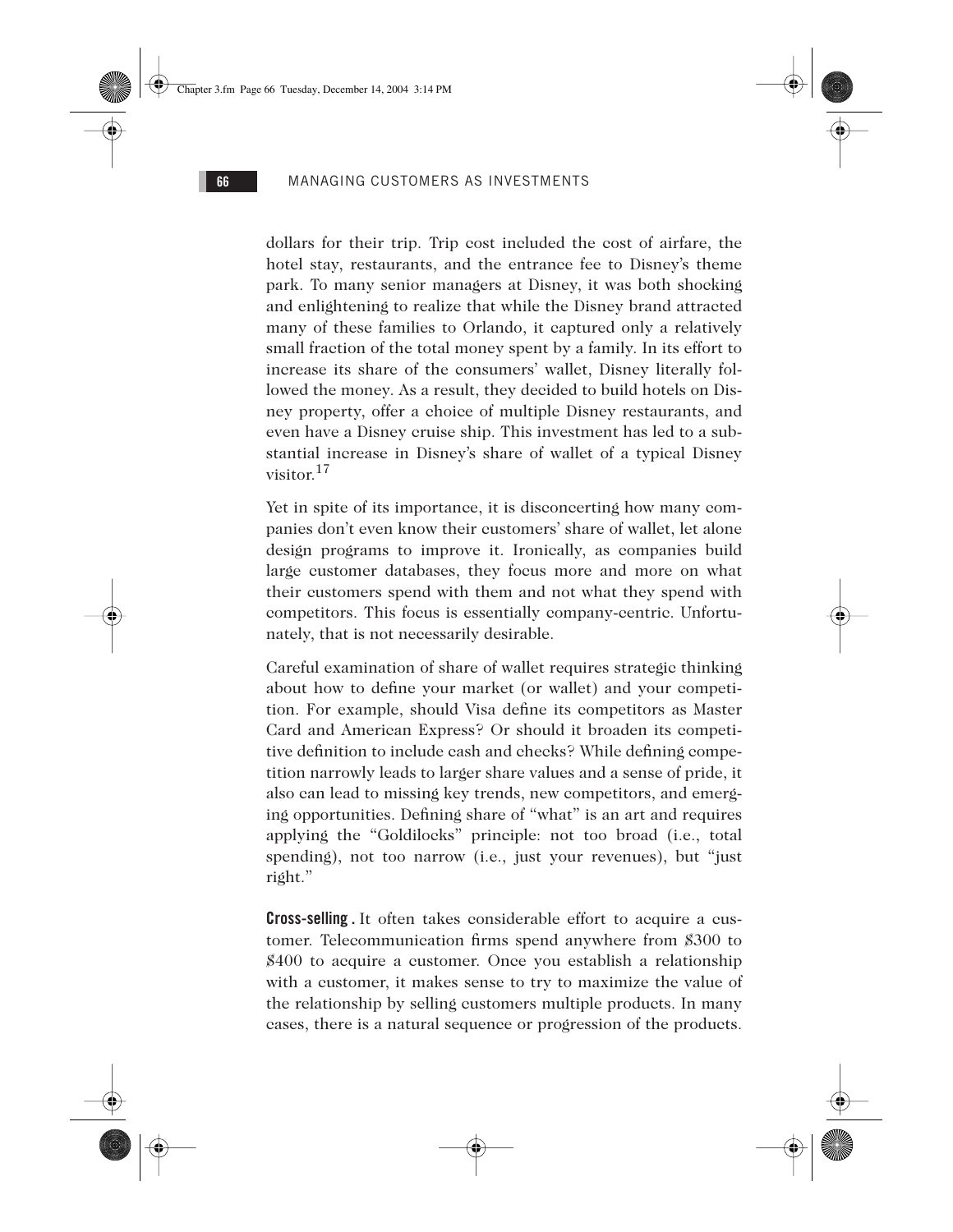

**Figure 3.12** The impact of cross-selling on churn at Cox Communications. Source: www.cox.com.

For example, bank customers typically start with a checking and savings account and then gradually move to mortgages and investment advice. Detailed customer databases and sophisticated predictive modeling can help companies pinpoint the next product to target to a specific customer. In addition to the obvious benefit of a higher margin per customer from selling multiple products, cross-selling also has the potential to improve customer satisfaction and retention. Hence, cross-selling can have a twopart impact on the lifetime value of a customer.

Cox Communications, Inc., the fifth largest cable television company in the U.S. in 2003, served over 6 million customers nationwide. A full-service provider of advanced communications products, Cox offered an array of residential services, including cable, local and long-distance telephone services, Internet access, advanced digital video programming services, and commercial voice and data services. By examining its customer data, Cox found that turnover, or churn, was lower for customers who subscribed to multiple products (Figure 3.12).<sup>18</sup> Consequently, Cox increased its emphasis on getting subscribers to buy two or more products from the company (Figure 3.13)<sup>19</sup>—in a sense locking them in, since it is harder to switch multiple services.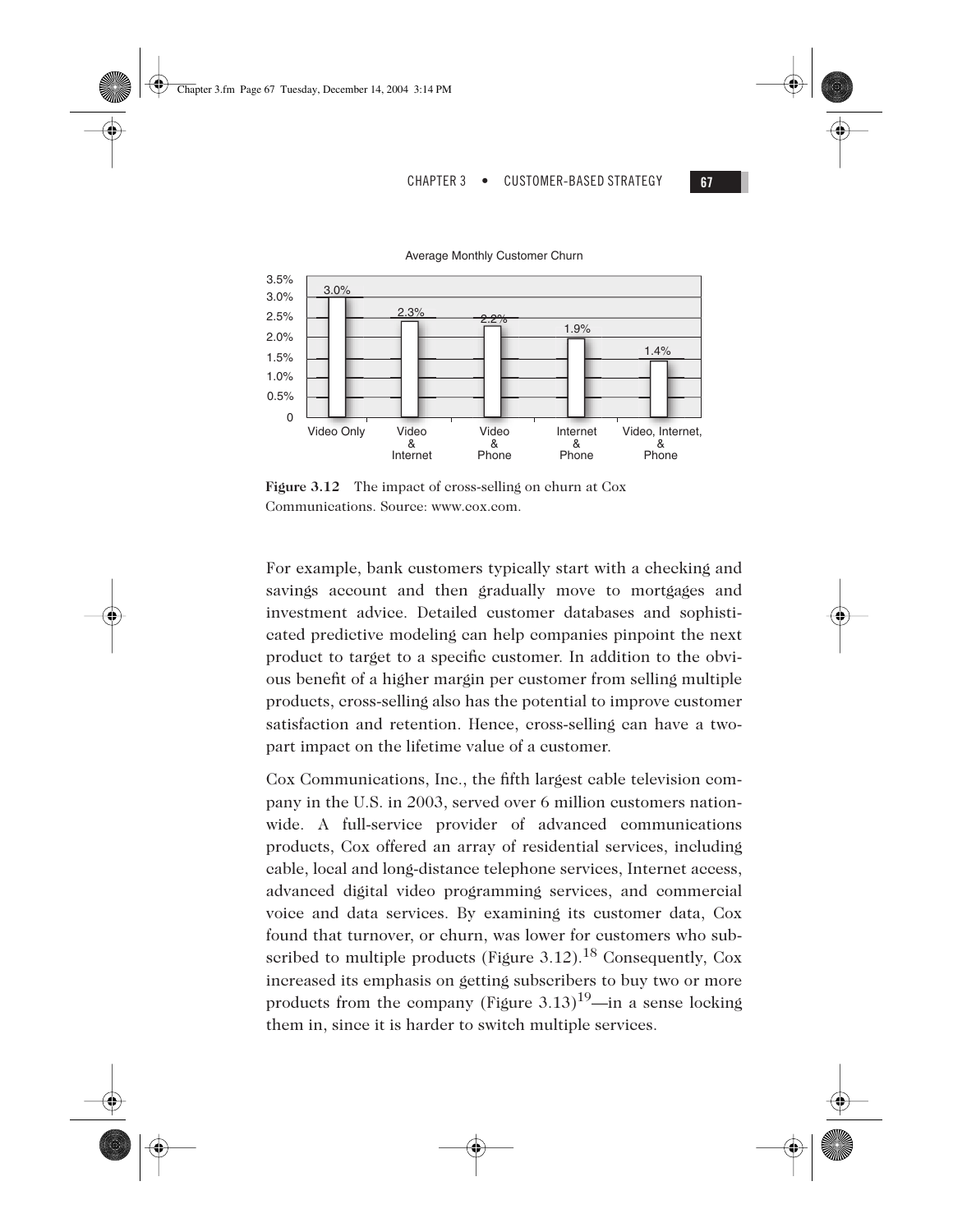





**Redefining Your Business and Product Line.** For years, managers have been advised to ask themselves, "What business are you in?" This simple but profound question can often lead to remarkable changes in a company's strategy and product line. Cosmetic companies follow their customers over their life stages and create products that cover the spectrum from acne to anti-aging cream. Banks do the same by offering products that meet customers' changing needs over their life stages. Having invested in a customer, it seems logical to prolong this relationship by providing products and services that meet the changing needs of that customer over time.

Redefining your business and product line is not limited to changing customer preference over time or life stages. U-Haul provides one such example. Several years ago, U-Haul noted that the rental truck market was becoming very competitive with thin margins. It also observed that consumers who rent trucks also need packing supplies. By offering such supplies to its rental truck customers, it not only added value to its customers, but also increased its sale of a high-margin product. A second exam-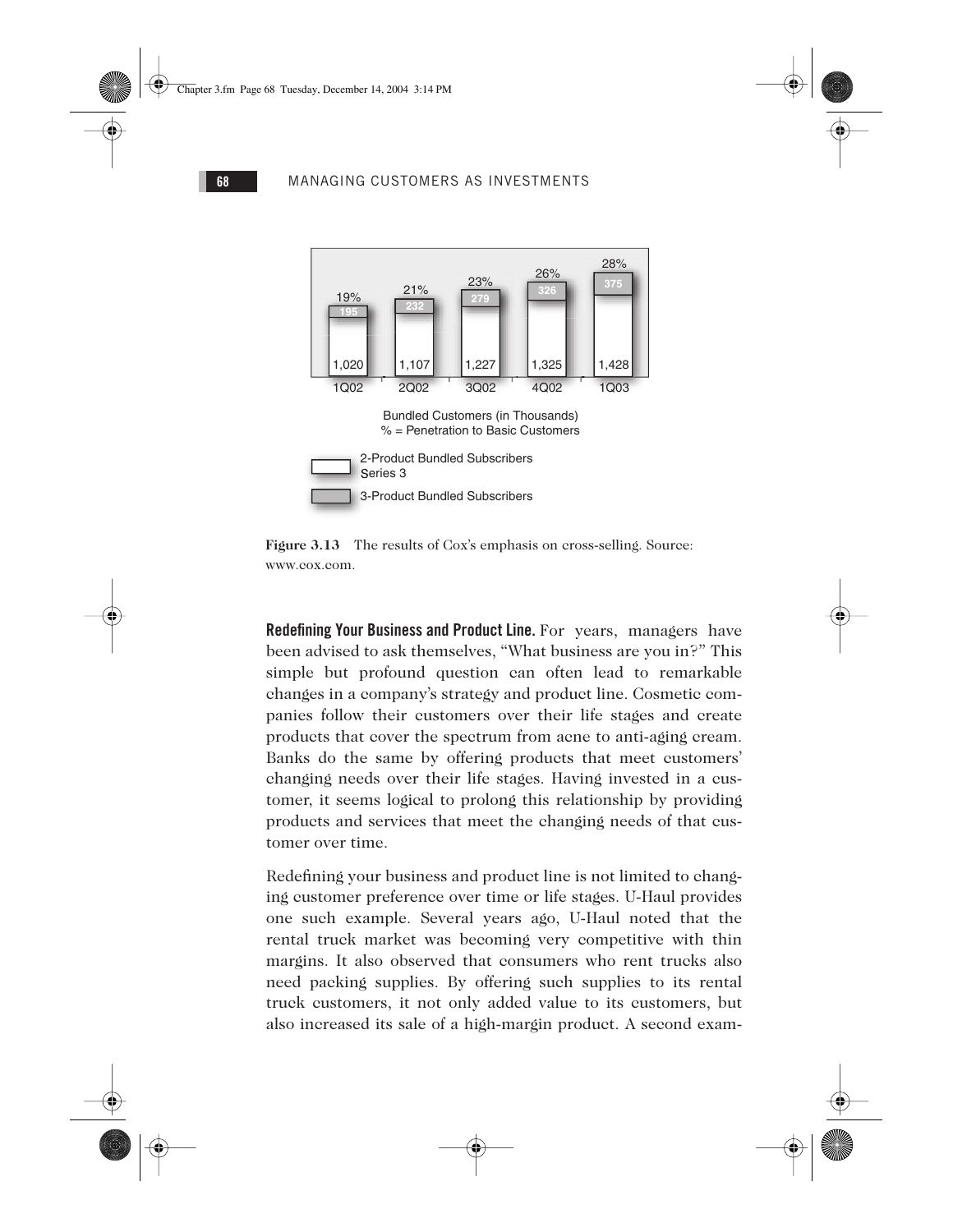ple of extending the business is offered by automobile manufacturers, who for many years have offered financing to their customers. Given the intense global competition in this industry, which has eroded margins on new car sales, financing has become, along with service, one of the most profitable parts of the U.S. auto industry.

Chapter 3.fm Page 69 Tuesday, December 14, 2004 3:14 PM

7-Eleven provides a recent example of entering a new business to satisfy its customers' needs. In June 2000, 7-Eleven, a convenience store chain (now owned by a Japanese company), applied for permission to operate a banking business from its 3,500 convenience stores in Japan. What is a convenience store doing in the banking industry? Viewed from the product or operations perspective, these two businesses are incongruent. However, 7- Eleven made this decision by taking its customers' perspective. Since most of its customers conduct small transactions with cash, adding ATM machines provided a value-added service for its customers. Needless to say, this service also enhances the profitability of each customer to 7-Eleven.

**Easier Said Than Done.** While cross-selling, increasing share of wallet, and enhancing product lines are attractive from a firm's perspective; it is not always useful for a customer. A few years ago, Citibank and Travelers merged, with the idea that they would cross-sell insurance products to bank customers and vice versa. Many insurance companies, such as State Farm, followed a similar path by extending into banking. However, most of these crossselling attempts have not been very successful.

For several years, AOL has attempted to cross-sell multiple services to its subscribers. Like most firms, AOL believes that customers prefer one-stop shopping. However, it is not clear if for consumers the convenience of one-stop shopping outweighs the benefits of quality, variety, and value of competitive offers.

Amazon started by selling books online. To get more revenue from its customers, it extended its product offerings to music and DVDs. Now it offers a vast range of products, from apparel to toys and hardware. While some may consider the ability of a consumer to buy a lawnmower and a book about mowing lawns from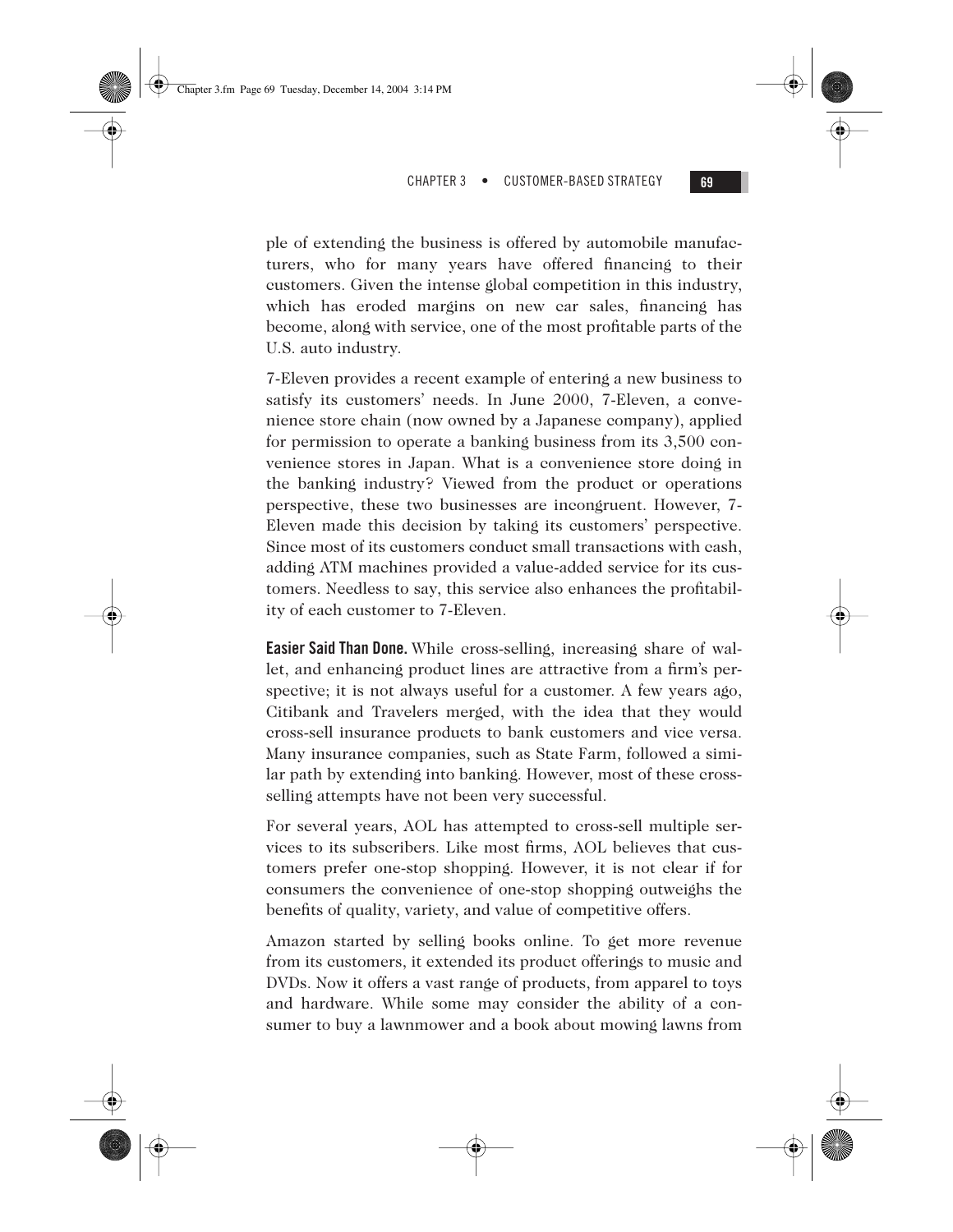the same Web site a significant synergy, over time Amazon's margin per customer improved only slightly, from about \$12 in early 1997 to about \$15 in early  $2002.^{20}$ 

Why does it make sense for 7-Eleven to get into banking, while insurance companies' attempts seem to draw skepticism? Two factors conspire against successfully expanding business offerings to the same customer. The first factor is customer resistance. When the products or services seem to have little synergy in production (e.g., making cars and greeting cards share few skills) or image match (e.g., Timex watches and engagement rings), customers are skeptical of such joint offerings (a.k.a. brand extensions). The second factor is company competence, or lack thereof. Even seemingly related products may require different skills to produce and deliver (e.g., fast food restaurants and processed food sold through supermarkets). Moreover, a varied product line can divide a company's attention so that one or several products may suffer accordingly. Basic moral: Growth is easy to envision but hard to pull off operationally, especially if you ignore customers' inherent skepticism or companies' limited competence.

# Customer Retention

In their zeal to grow, many companies focus almost exclusively on entering new markets, introducing new products, and acquiring new customers. However, these companies often have a "leaky bucket"—as they add new customers, old ones defect from the firm. Some studies report the average retention rate for U.S. companies is about  $80\%$ <sup>21</sup> Put differently, on average, 20% of a company's customers defect every year. This means that, roughly speaking, the average company loses the equivalent of its entire customer base in about five years.

Studies also show that the cost of acquisition is generally much higher than the cost of retaining existing customers. Therefore, it seems obvious that a firm should focus on retaining its existing customers. Unfortunately, many companies don't even know their customer retention or defection rates. Part of this problem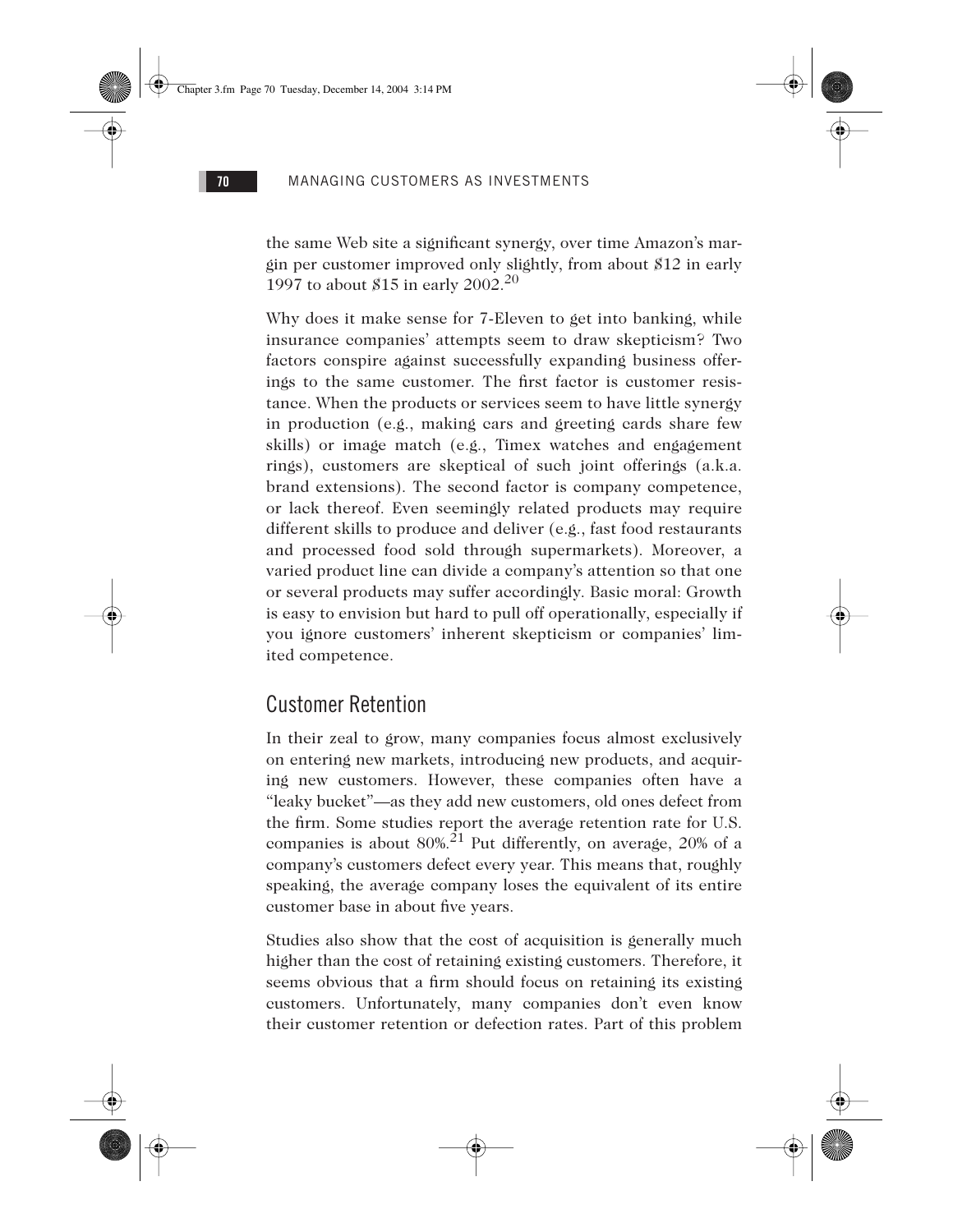

lies in the lack of appreciation for the importance of customer retention. We now show that customer retention has a dramatic impact on both long-run market share and profits.

**Impact of Retention on Share.** In spite of its many limitations as a goal, market share continues to be a dominant metric that managers monitor and manage constantly. Customer retention can have a dramatic impact on the long-run share of a company. Consider customers' retention–defection or switching pattern under the three hypothetical scenarios given in Table 3.3. These scenarios represent customers' switching behavior over time between two competitors in an industry (e.g., Amazon and Barnes and Noble, or GM and Ford).<sup>22</sup> In scenario 1, both company A and B have 80% customer retention. For example, 80% of GM customers trade their old GM car or truck to buy another GM vehicle, while 20% switch or defect to Ford. In scenario 2, company A (e.g., GM) improves its customer retention through better products and improved customer service from 80% to 90%. The retention rate for company B (Ford) remains the same. In scenario 3, company A does an even better job of satisfying its customers, improving its retention to 95%, while company B continues to have 80% retention. If both companies start with equal market share, what will be their long-run market share under the three different scenarios?

## **TABLE 3.3** Retention–Defection Tables

Chapter 3.fm Page 71 Tuesday, December 14, 2004 3:14 PM

|                 |   |                      | Scenario 1 |   |     | <b>Scenario 2</b> |  |   |     | Scenario 2 |
|-----------------|---|----------------------|------------|---|-----|-------------------|--|---|-----|------------|
|                 |   | Purchase at Time T+1 |            |   |     |                   |  |   |     |            |
|                 |   | Α                    | В          |   |     | В                 |  |   | Α   | В          |
| <b>Purchase</b> | A | 80%                  | 20%        | A | 90% | 10%               |  | A | 95% | 5%         |
| at Time T       | B | 20%                  | 80%        | B | 20% | 80%               |  | B | 20% | 80%        |

Scenario 1 is relatively obvious. Since both companies have the same retention and defection rate, they both end up with a longrun share of 50%. Notice this happens even if their initial shares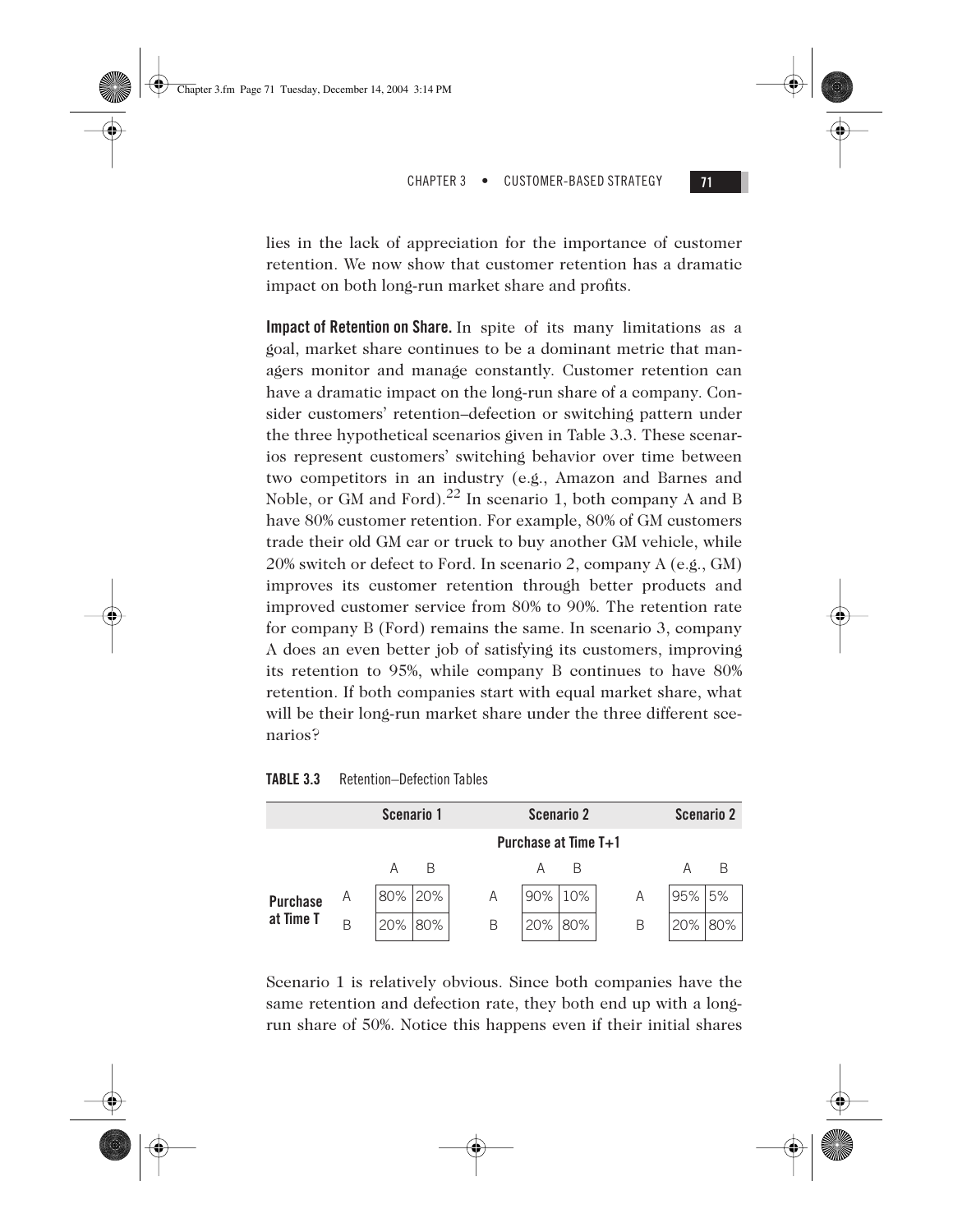are quite different (e.g., 90% and 10%), albeit not quite as quickly. The result in scenarios 2 and 3 is less obvious. In both of these, company A should have a share greater than 50% due to its stronger retention rate. However, it cannot have a 100% share because each period it also loses some customers to company B. The exact formula, for long-run share is given in Appendix B. Applying that formula in the present case, we find that the long-run share of company A is 66.67% in scenario 2 and 80% in scenario 3.

This example illustrates three important points. First, it shows how changes in customer retention affect market share. In our example, improving customer retention from 80% to 90% improved the long-run share of company A from 50% to 66.67%. It is generally fairly easy for a company to assess how much an extra point of market share is worth to them. For example, some studies estimate the new vehicle sales in the United States in 2003 to exceed  $$400$  billion.<sup>23</sup> Therefore, one share point is worth \$4 billion in revenues. This type of analysis helps a manager determine the maximum amount of money worth spending to improve customer retention by a given amount.

The general wisdom, which in this case is correct, is that by increasing customer satisfaction, you will increase retention. After making an investment in a customer satisfaction program, a manager should not only monitor satisfaction scores but also link those scores to the purchase behavior to determine how the program impacted customer retention. This analysis then helps determine whether or not the investment in a customer satisfaction program provided an appropriate return.

The second key point illustrated by our example is that share increases at a faster rate as retention increases. For example, improving retention by 10 percentage points, from 80% to 90%, helped company A increase its market share from 50% to 66.67%. In contrast, improving its retention rate by only 5 percentage points, from 90% to 95%, increased its share by almost the same amount, from 66.67% to 80%. Figure 3.14 shows the relationship between retention and long-run market share for company A.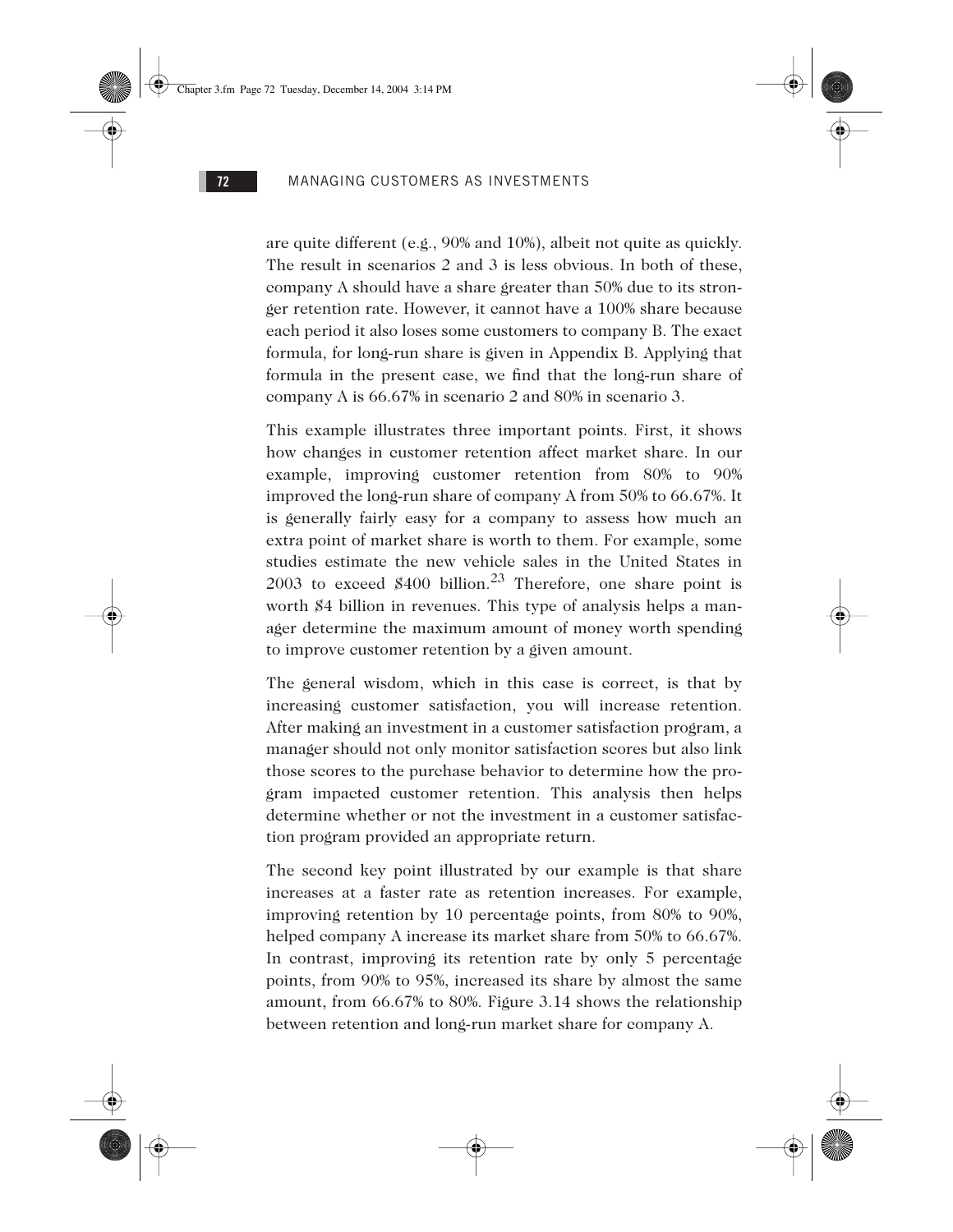



**Figure 3.14** The impact of retention on long-run market share. (Assumes competitor's retention rate remains constant at 80%.)

Unfortunately, in general, the cost of retention also increases dramatically as the company reaches high retention levels. In other words, it is generally more expensive to increase retention rates from 90% to 95% than to improve them from 70% to 75%. Therefore, if we consider both the greater benefits and higher costs of improved retention, there is an optimal level of retention that a company should strive for. Notice this implies that, in contrast to the suggestion of some experts,  $^{24}$  100% retention, or zero defection, is not the optimal strategic goal. In fact, if a firm has 100% retention, or perfect customer satisfaction, it is very likely that it is either overinvesting in its customers and not charging them enough, or has a small base of customers who are either intensely loyal or have no choice but to remain loyal (e.g., when confronted by a monopolist).

This point is even more evident when you recognize that not all customers have the same inherent attraction to the company. Some may receive tremendously high value from the firm, while others may find the benefits marginal. While the first group can be retained relatively easily, the second group is clearly at risk. To get marginal customers to be loyal is typically an expensive undertaking. While one can increase their retention rate by giv-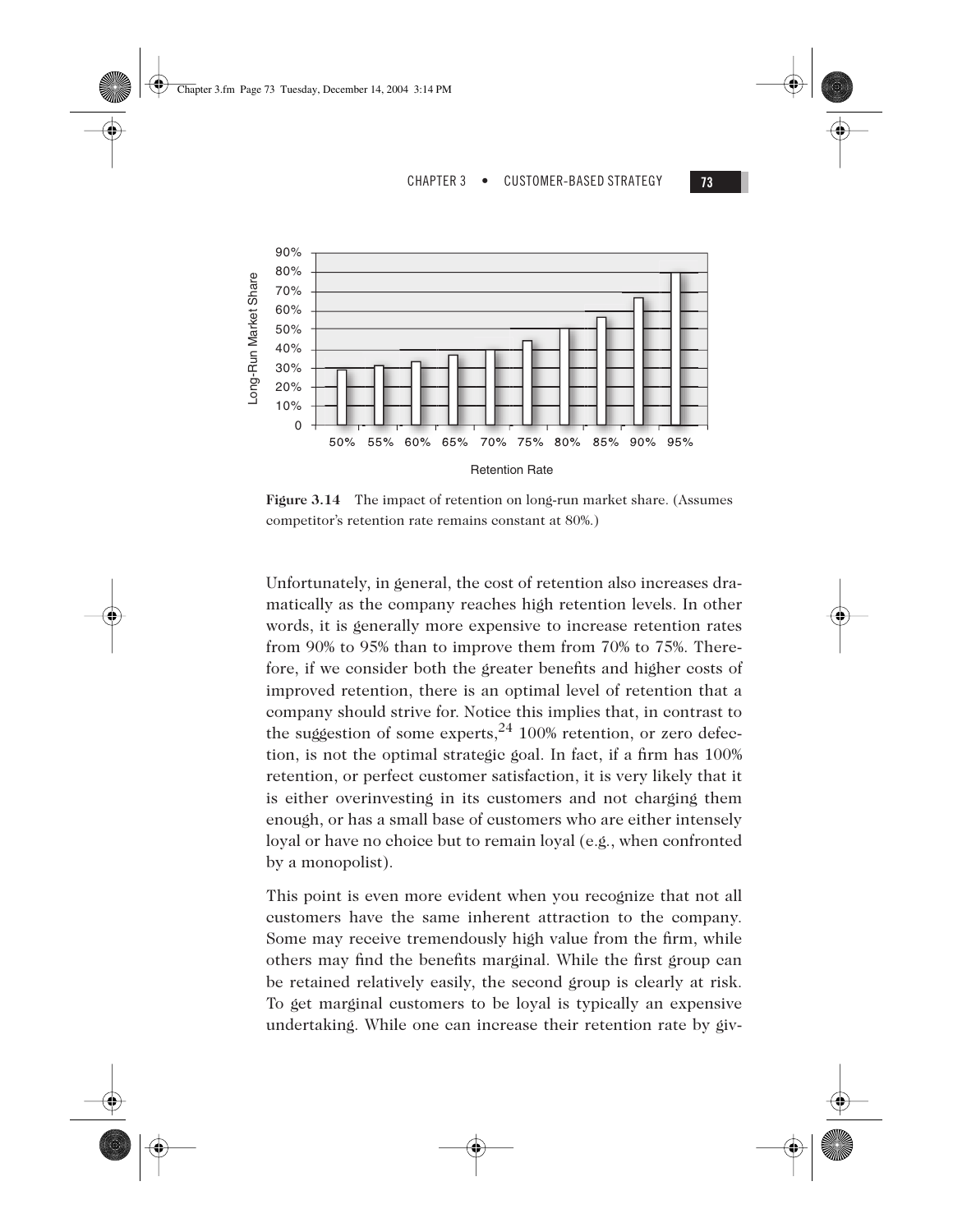ing them special deals, the cost of these deals may outweigh the benefits of retaining marginal customers *and* be irritating to more loyal customers (unless they get the deal also, which simply reduces their profitability without affecting their retention). Put differently, total customer loyalty may be a good slogan for an ad and a good motivational goal for employees, but it is a lousy business objective. If you have 100% loyalty, you are either leaving money on the table with your customers or focusing on an overly narrow segment and ignoring potential customers.

The third main message from our example can be understood by noting that so far we have shown the long-run market share of two companies that start with equal market shares. What happens if the starting shares are not equal? For example, if company A has 90% share to begin with, what will be its long run share in scenario 2 or 3? A careful examination of Appendix B shows that regardless of the starting share of company A, its long run share will still be 66.67% in scenario 2 and 80% in scenario 3. This makes a dramatic point about the relevance of retention versus a company's current share. Even if company A has a current share of 90% and 90% retention, while its competitor has only 10% share and a relatively lower retention rate of 80%, in the long run company A will lose share and stabilize at 66.67%! Put differently, company A's dominant share position and superior retention rate are not high enough to prevent share erosion over time. This is perhaps painfully obvious to many firms, such as General Motors, who lost significant market share over multiple decades in spite of an initially dominant market share and high customer loyalty.

If this is *fait accompli*, what can a manager do? Given a retention–defection matrix, it is relatively easy to see how the market share of a firm is likely to evolve over time. If a manager does not like the long-run outcome, then programs must be designed to change the acquisition and/or retention rates. How much retention affects the long-run share also provides a guideline to the manager on how much to invest in retention-enhancing programs.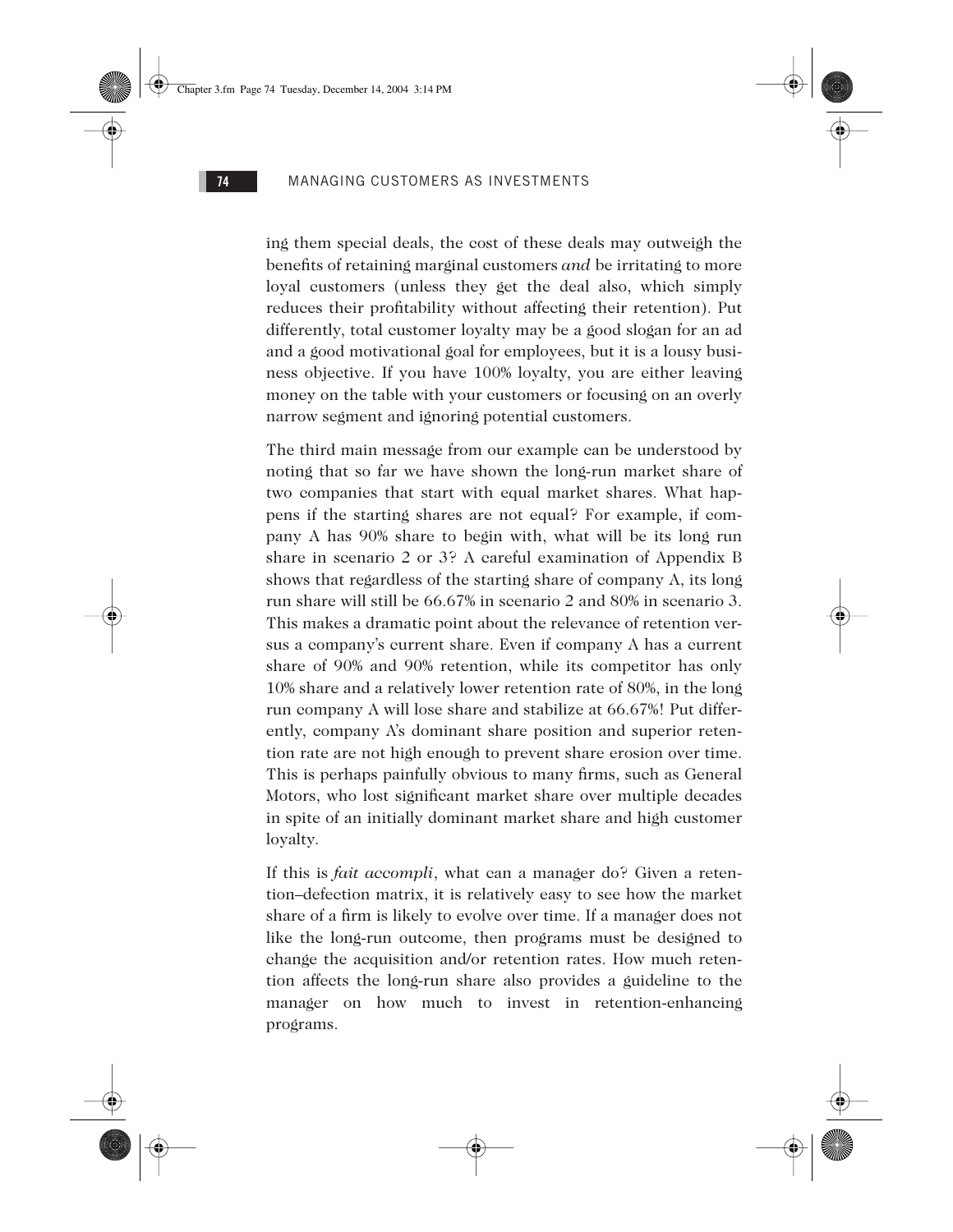Chapter 3.fm Page 75 Tuesday, December 14, 2004 3:14 PM

CHAPTER 3 • CUSTOMER-BASED STRATEGY **75**

**Impact of Retention on Profits—the U.S. Wireless Industry.** Although market share is the metric most commonly monitored by marketing managers, retention is at least as critical for long-run profits. This is especially evident in the telecommunication industry.

By December 2002, the U.S. wireless industry had more than 140 million subscribers, with over \$76.5 billion in annual revenue. New customer annual growth was still 9.7%. Even in the face of falling prices, revenue per customer had remained fairly constant over the last four to five years, as customers increased their usage of cellular phones. In 2002 alone, U.S. consumers used more than 600 billion wireless minutes.<sup>25</sup> Yet in spite of impressive growth in the number of subscribers and usage, the wireless industry has been under severe financial pressure. While part of the problem lies in the heavy capital expenditure needed to upgrade systems, another major problem is high customer churn—i.e., defection.

Several studies report that the average customer churn in the U.S. wireless industry is 2.5% per month, or approximately 30% per year.<sup>26</sup> This means that 42 million customers, nearly onethird of the total, defect from a wireless carrier each year. With an average customer acquisition cost of \$300–400 (see Table 3.2), this translates into \$12.6 billion to \$16.8 billion in cost, or 16– 22% of revenue, just to keep the number of customers constant. Since the average operating margin was 20–30%, this acquisition (or in many cases re-acquisition) cost is almost as large as the entire operating profit of the industry.

Some companies actively work to reduce customer churn by providing better customer service, using data-based predictive modeling to anticipate which customers are at greatest risk of defection and appointing special representatives to handle potential defectors. Bell Canada has done this quite successfully and managed to keep its monthly churn at 1.5%, the best in North America. If the entire U.S. wireless industry could achieve this, it would add \$1.5 billion to \$2 billion in operating profit excluding the additional cost of improving retention.

**Retention Elasticity.** To understand the impact of customer retention on profits, it is helpful to assess the percentage change in profits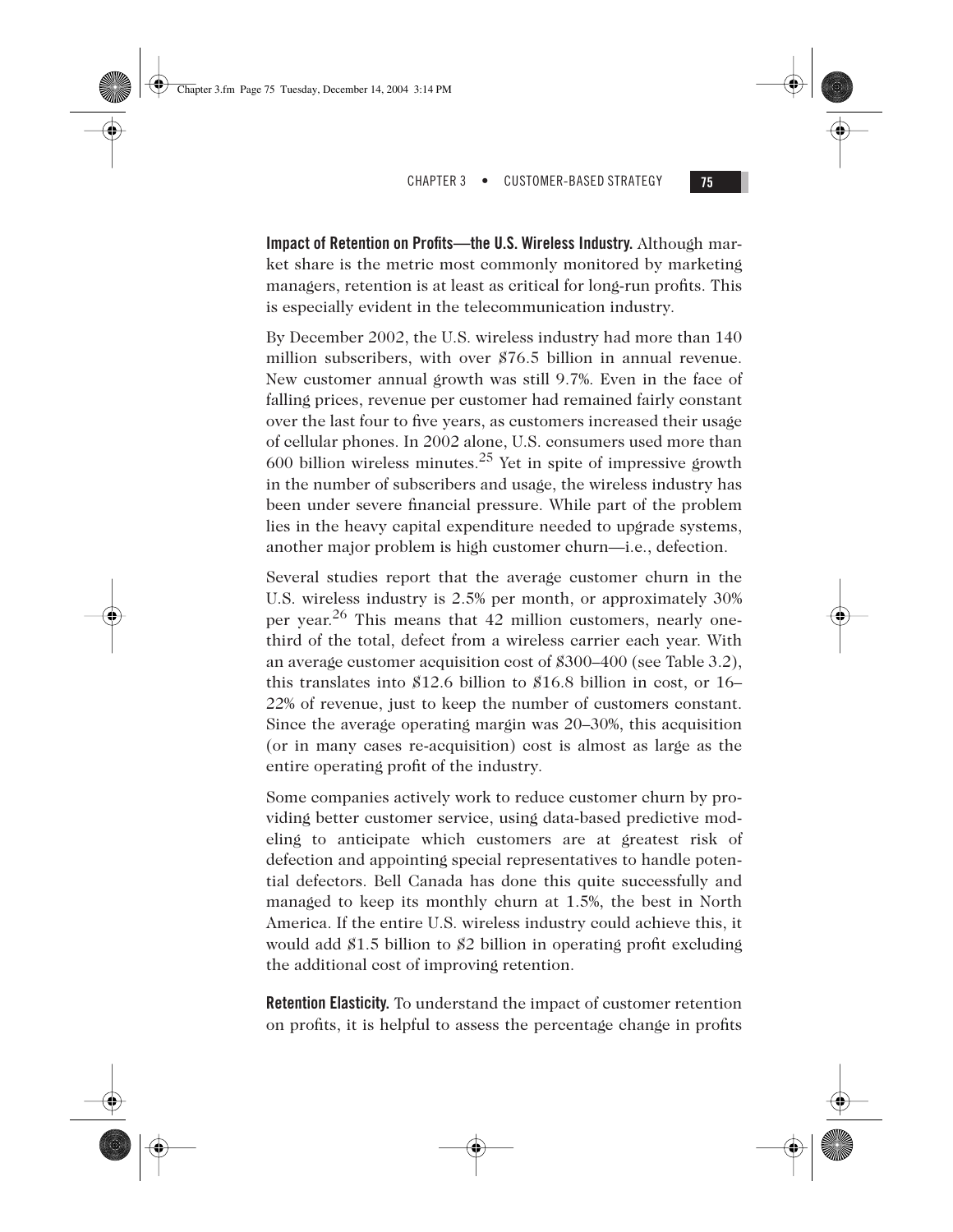

**Figure 3.15** Retention elasticity at various levels of customer retention.

for a 1% change in customer retention (economists call this type of measure elasticity). Appendix B shows that retention elasticity turns out to be a very simple formula. Specifically,

Retention Elasticity = 1 + Margin Multiple

Chapter 2 showed how the margin multiple varies with a firm's discount rate (or cost of capital) and its customer retention rate. Using a 12% discount rate, Figure 3.15 shows retention elasticity at different levels of customer retention. This figure shows that if a firm has 80% customer retention, improving its retention by 1% will improve its profit (or customer lifetime value) by  $1 + 2.5$ , or 3.5%. Similarly, improving the retention rate from 90% to 90.9% should improve its profit by  $1 + 4.09$ , or  $5.09\%$ <sup>27</sup>

These profit improvements do not take into account the cost of improving retention. Even so, they provide a useful standard of comparison for evaluating retention programs. Put simply, for a typical company with 80% retention rate, if a retention program costs more than 3.5% of profits for a 1% improvement in retention, it is too expensive. It also shows that there are increasing returns to retention—each percent is worth more than the previous one. However, retention cost is likely to increase dramatically at higher levels of retention. Therefore, the message is that it is generally not optimal for a firm to have 100% retention.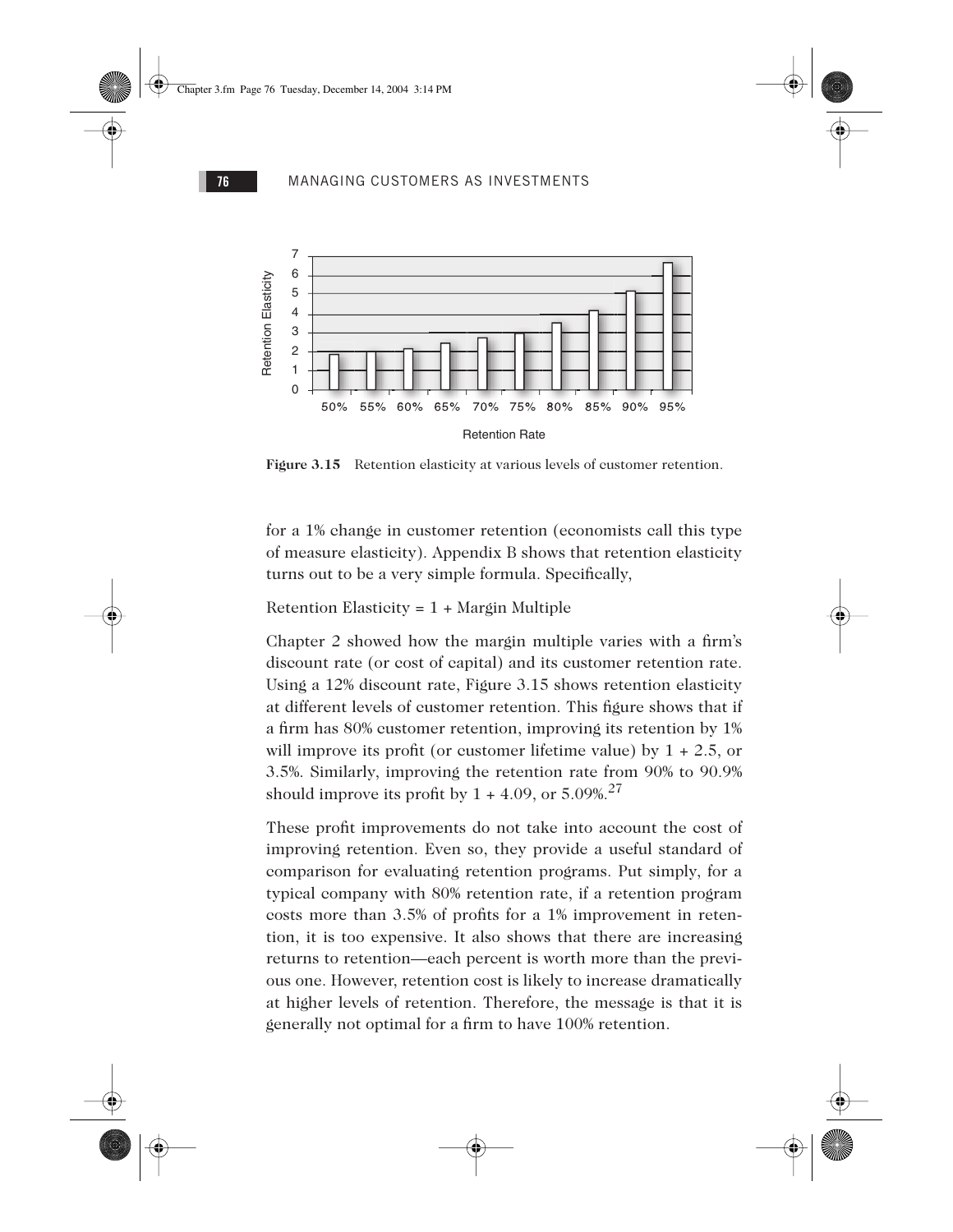Chapter 3.fm Page 77 Tuesday, December 14, 2004 3:14 PM

#### CHAPTER 3 • CUSTOMER-BASED STRATEGY **77**

![](_page_36_Picture_2.jpeg)

How does this compare with the benefit from increasing margins? Interestingly, improvement in customer margin (from cross-selling, increasing the share of wallet, etc.) generally has a much smaller impact on profitability than improving customer retention. As shown in Appendix B, while retention elasticity is (1 + margin multiple), margin elasticity is usually  $1.^{28}$  Since the margin multiple is always greater than zero, the retention elasticity is always greater than the margin elasticity. In other words, assuming comparable costs, a 1% improvement in retention is usually better for a company than a comparable improvement in margin per customer.

What about savings on acquisition costs? Reducing customer acquisition cost, a one-time effect, has less impact on profitability than improving either retention rate or margin, whose impacts occur over multiple periods. Therefore, while short-term financial results may favor cost-cutting (e.g., reducing acquisition cost), real financial value comes from intelligent allocation of resources for improving service to profitable customers.

# SUMMARY

This chapter has demonstrated that effective customer-based strategies should take into consideration the two sides of customer value—the value a firm provides to a customer and the value of a customer to the firm. This view considers the investment in customers as well as its return. Therefore, it integrates the marketing world, where the customer is king, with the finance world, where cash is king. We also showed that traditional marketing's focus on customer satisfaction or market share may be misleading at times. We discussed the three key drivers of customer profitability (acquisition, retention, and margin) and how they affect marketing decision-making. We outlined various strategies for customer acquisition, customer retention, and margin growth, and demonstrated how their financial consequences can be considered.